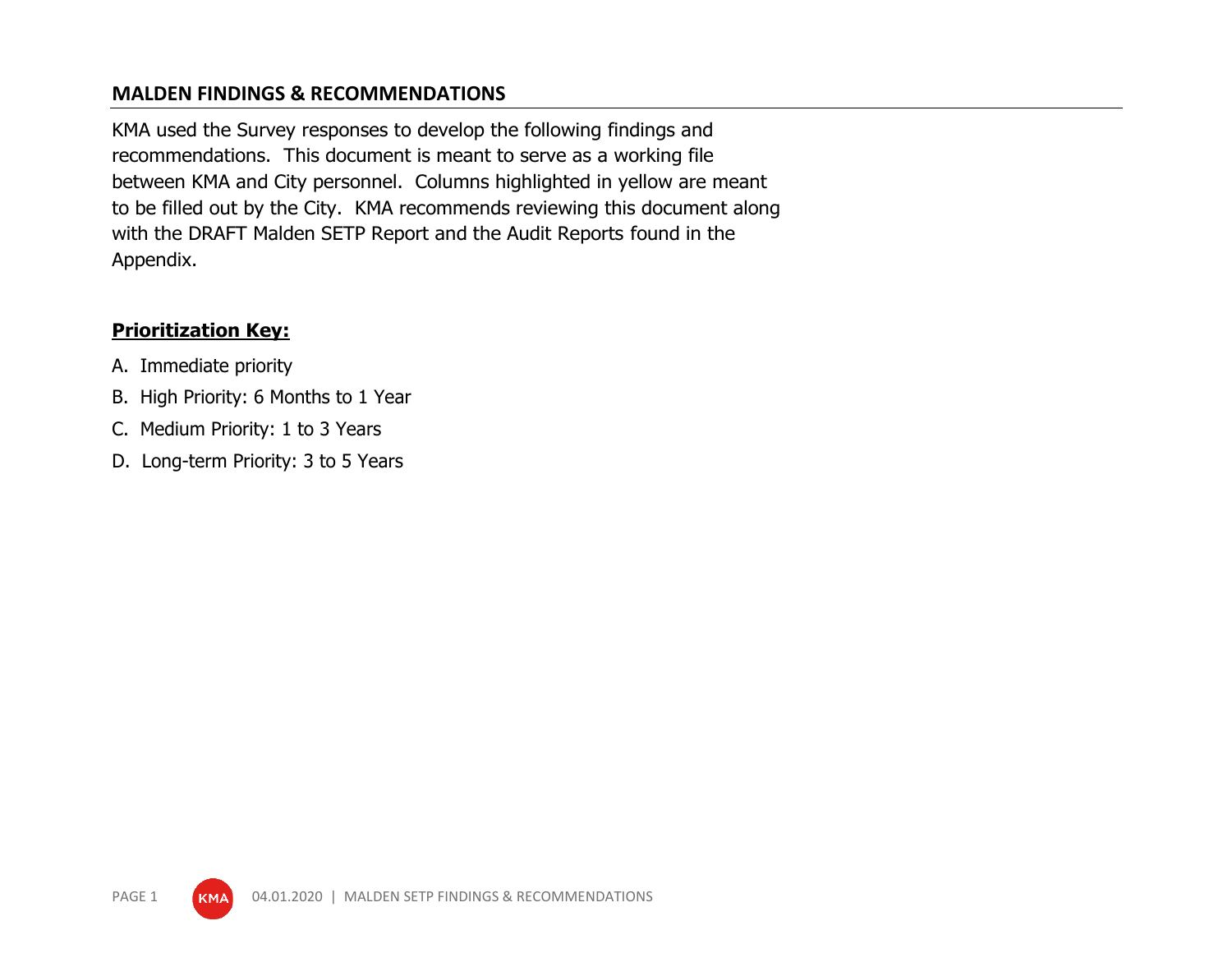|    | <b>FINDINGS &amp; RECOMMENDATIONS</b>                                                                                                                                                                                                                                                                                                            |                                                                                                                                                                                                                                                                                                                                                                                                                                                   |          |                       |                                                                                                 |                                                                                                                                                                           |  |  |
|----|--------------------------------------------------------------------------------------------------------------------------------------------------------------------------------------------------------------------------------------------------------------------------------------------------------------------------------------------------|---------------------------------------------------------------------------------------------------------------------------------------------------------------------------------------------------------------------------------------------------------------------------------------------------------------------------------------------------------------------------------------------------------------------------------------------------|----------|-----------------------|-------------------------------------------------------------------------------------------------|---------------------------------------------------------------------------------------------------------------------------------------------------------------------------|--|--|
| #  | <b>Findings</b>                                                                                                                                                                                                                                                                                                                                  | <b>Recommendations</b>                                                                                                                                                                                                                                                                                                                                                                                                                            | Priority | <b>Target</b><br>Date | Responsible<br><b>Party</b>                                                                     | <b>Comments</b>                                                                                                                                                           |  |  |
|    | Administrative (Policies/ Print Materials/ Staff Training/etc.)                                                                                                                                                                                                                                                                                  |                                                                                                                                                                                                                                                                                                                                                                                                                                                   |          |                       |                                                                                                 |                                                                                                                                                                           |  |  |
| 1. | <b>ADA Coordinator:</b><br>Maria has been appointed to fulfill the<br>responsibility of an ADA Coordinator and<br>received training from the MOD in<br>September 2019.                                                                                                                                                                           | None                                                                                                                                                                                                                                                                                                                                                                                                                                              | $- -$    |                       |                                                                                                 |                                                                                                                                                                           |  |  |
| 2. | <b>Alternative Formats:</b><br>Where City documents are provided,<br>department survey responses indicate that<br>notification is not provided that documents<br>can be requested in alternative formats. For<br>examples, see<br>https://www.cityofmalden.org/DocumentCen<br>ter/View/2670/Parks--Green-Spaces-<br>Guidelines-Chart-Phase-IIPDF | KMA recommends assessing the needs of<br>the community for alternative formats.<br>Based on the assessment, establish the<br>appropriate vendors or protocols so that<br>documents in alternative formats can be<br>provided in a timely manner, for example:<br>taped texts, audio recordings, Braille<br>materials and large print materials. Include<br>notification regarding the availability of<br>alternative formats on the City website. | В        | <b>March</b><br>2022  | <b>ADA Compliance</b><br>Officer, IT<br>Department,<br><b>Communications</b><br><b>Director</b> | <b>Assess needs and</b><br>establish protocols.<br><b>Provide instruction</b><br>to departments on<br>how to produce<br>printed information<br>in alternative<br>formats. |  |  |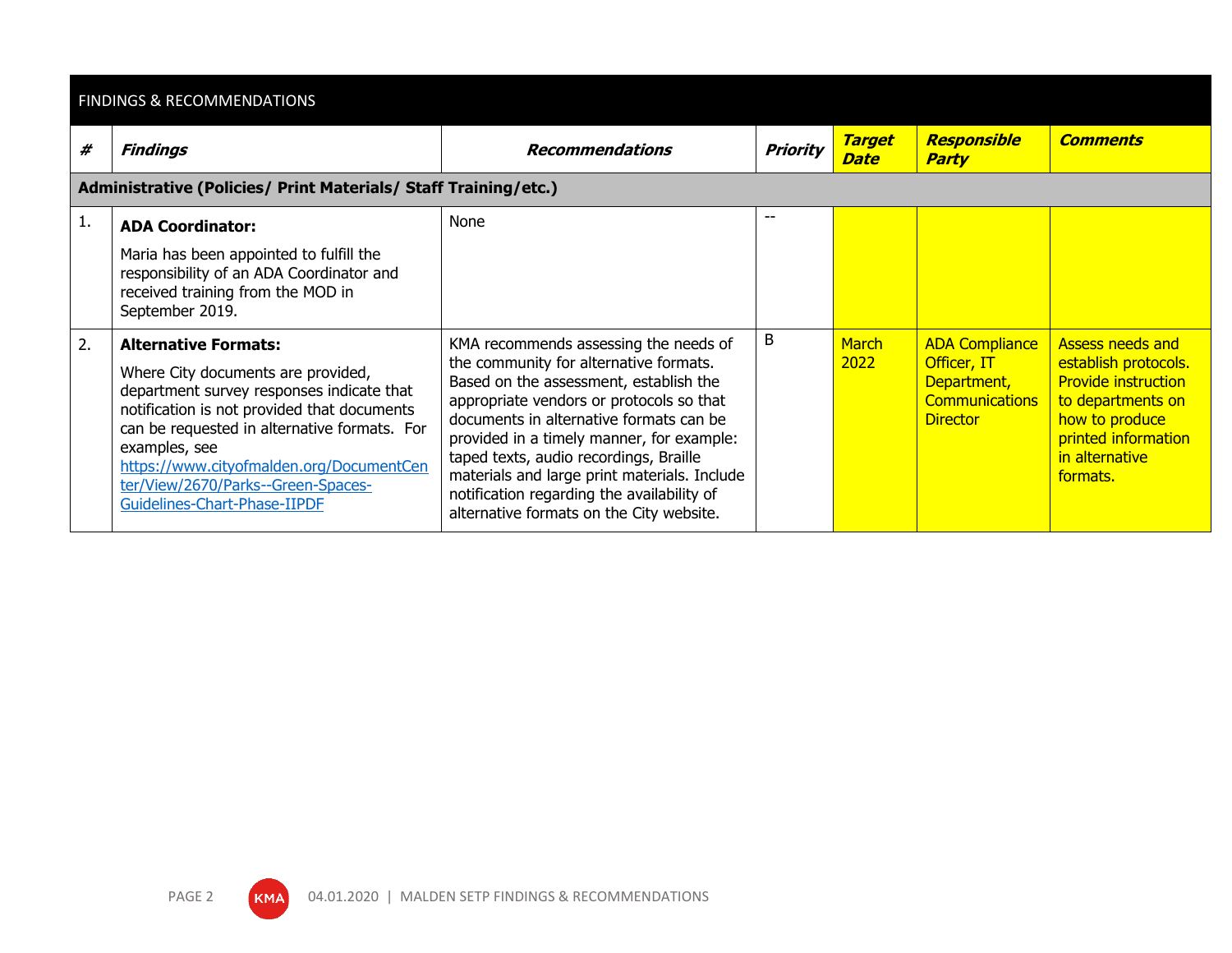| 3. | <b>Auxiliary Aids and Services:</b><br>The City has a process for responding to<br>requests for auxiliary aids and services.<br>Survey responses indicate that Department<br>Heads have been instructed to contact HR or<br>ADA Compliance Officer. However,<br>responses to the department surveys<br>indicate the need to establish the capacity<br>across all City departments to provide<br>auxiliary aids and services and then to<br>disseminate information about their<br>availability. Additionally, limited information<br>was provided on what external auxiliary aid<br>resources are available (i.e. interpreters). | KMA recommends assessing the needs of<br>the community for auxiliary aids and<br>services. Based on the assessment,<br>establish the appropriate vendors and<br>contractual agreements so that aids and<br>services can be provided in a timely<br>manner, for example: TTY or telephone<br>relay services and ASL interpreters. KMA<br>also recommends ensuring that<br>appropriate departments are aware of their<br>obligations to inform the public regarding<br>the availability of Auxiliary Aids for persons<br>who are deaf or hard of hearing and<br>people who are blind or have limited sight.<br>Establish department wide guidance<br>regarding the specific City communications<br>requiring notice of the availability of<br>Auxiliary Aids (e.g. meeting<br>announcements, events, conferences,<br>etc.). See<br>https://nationaldisabilitynavigator.org/ndnr<br>c-materials/disability-quide/auxiliary-aids-<br>and-services/ | B | <b>March</b><br>2022 | <b>ADA Compliance</b><br>Officer, IT<br>Department,<br>and<br><b>Communications</b><br><b>Director</b> | <b>Assess needs and</b><br>establish protocols.<br><b>Establish written</b><br>quidance instructing<br>departments of their<br>obligations to inform<br>the public regarding<br>the availability of<br><b>Auxiliary Aids for</b><br>persons who are<br>deaf or hard of<br>hearing and people<br>who are blind or<br>have limited sight. |
|----|----------------------------------------------------------------------------------------------------------------------------------------------------------------------------------------------------------------------------------------------------------------------------------------------------------------------------------------------------------------------------------------------------------------------------------------------------------------------------------------------------------------------------------------------------------------------------------------------------------------------------------|------------------------------------------------------------------------------------------------------------------------------------------------------------------------------------------------------------------------------------------------------------------------------------------------------------------------------------------------------------------------------------------------------------------------------------------------------------------------------------------------------------------------------------------------------------------------------------------------------------------------------------------------------------------------------------------------------------------------------------------------------------------------------------------------------------------------------------------------------------------------------------------------------------------------------------------------|---|----------------------|--------------------------------------------------------------------------------------------------------|-----------------------------------------------------------------------------------------------------------------------------------------------------------------------------------------------------------------------------------------------------------------------------------------------------------------------------------------|
| 4. | <b>COVID-19 Response</b><br>The Health Department is also tasked with<br>managing the City's response to the current<br>COVID-19 pandemic. Public Survey<br>responses indicate that outdoor dining areas<br>encroach onto the accessible routes along<br>the public sidewalks.                                                                                                                                                                                                                                                                                                                                                   | KMA recommends reviewing the<br>continuously changing guidance to ensure<br>it is available in accessible formats and<br>proposed policies are in line with the ADA.<br>KMA recommends reviewing the current<br>guidance and developing a policy for<br>continued reviews within the next six<br>months. For more information on ensuring<br>emergency response plans are meeting<br>their accessibility obligations please see<br>the information on the ada.gov website.<br>(https://www.ada.gov/emerg_prep.html).                                                                                                                                                                                                                                                                                                                                                                                                                           | A | July 2021            | <b>Building</b><br>Commissioner,<br><b>Health</b><br>Department,<br>and Emergency<br>Management        | Provide guidance in<br>accessible formats,<br>review emergency<br>preparedness<br>guidelines to ensure<br>that accessibility<br>obligations are being<br>met.                                                                                                                                                                           |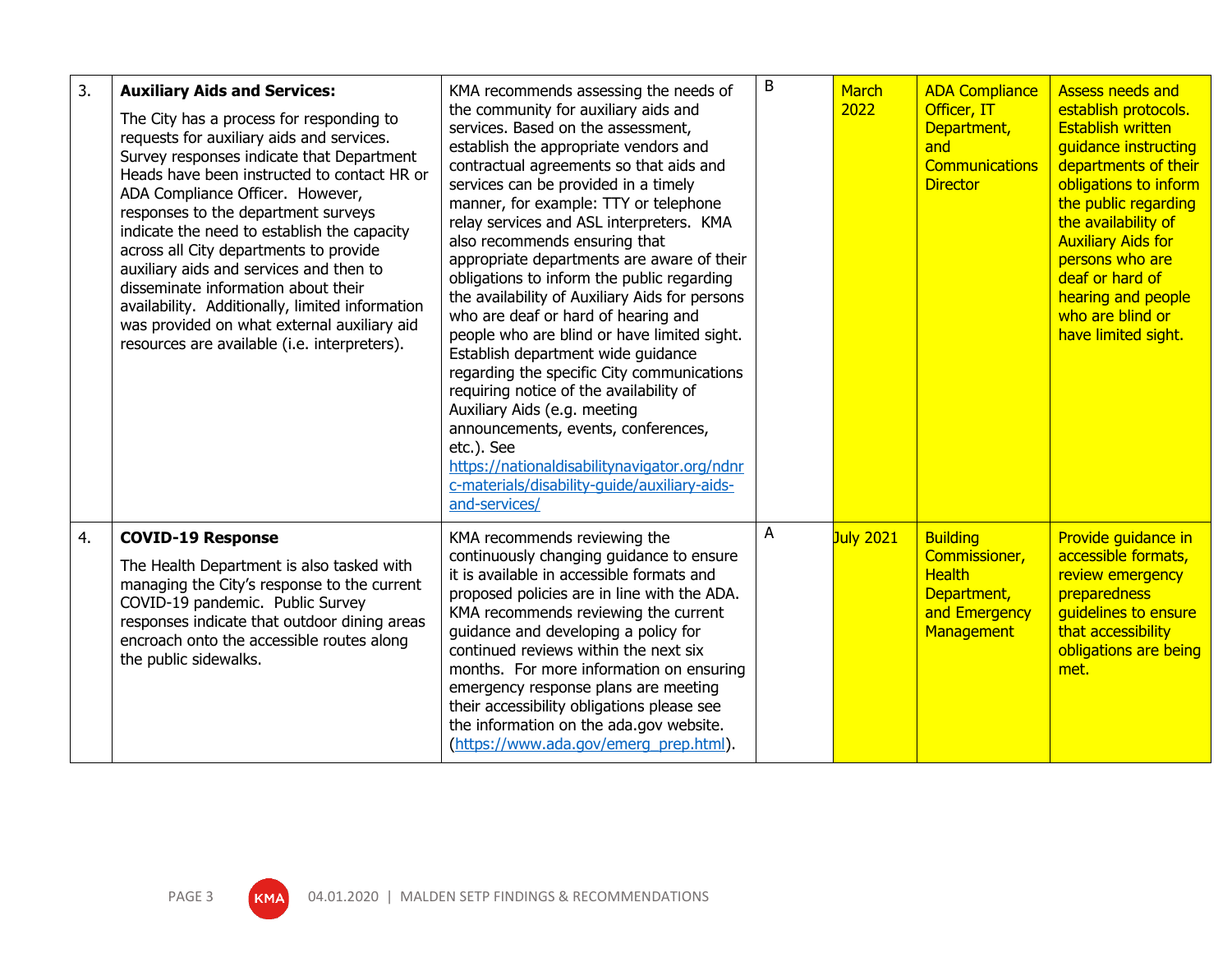| 5.<br><b>Documents &amp; Publication:</b><br>City documents/ announcements are<br>currently being reviewed to ensure they do<br>not use stigmatizing language (e.g.<br>"handicapped"). | KMA recommends ensuring the City's<br>policy on nondiscrimination includes<br>information on patronizing or stigmatizing<br>language and/or images. "People-first" or<br>"person-first" language is a way of<br>describing disability that involves putting<br>the word "person" or "people" before the<br>word "disability" or the name of a<br>disability, rather than placing the disability<br>first and using it as an adjective. Some<br>examples of people-first language might<br>include saying "person with a disability,"<br>"woman with cerebral palsy," and "man<br>with an intellectual disability." The<br>purpose of people-first language is to<br>promote the idea that someone's disability<br>label is just a disability label-not the<br>defining characteristic of the entire<br>individual. Many guides on disability<br>language and etiquette may likely<br>emphasize using person-first language,<br>except, perhaps, when discussing certain<br>disability cultural groups that explicitly<br>describe themselves with disability-first<br>language. Thus, while it is generally a safe<br>bet to use people-first language, there are<br>members of certain disability groups in the<br>US who prefer not to use it, such as the<br>American Deaf community and a number<br>of Autistic people/ Autistics. The basic<br>reason behind members of these groups'<br>dislike for the application of people-first<br>language to themselves is that they<br>consider their disabilities to be inseparable<br>parts of who they are. Using person-first<br>language, some also argue, makes the<br>disability into something negative, which<br>can and should be separated from the<br>person. | A | July 2021 | <b>ADA Compliance</b><br>Officer, Human<br>Resources (HR),<br>Diversity, Equity<br>and Inclusion<br>(DEI)<br>Coordinator, and<br><b>Communications</b> | <b>Review City's policy</b><br>on non-<br>discrimination, and<br>city documents to<br>ensure they do not<br>use stigmatizing<br>language. Work with<br>departments to<br>make sure<br>stigmatizing wording<br>is not used in<br>announcements, etc. |
|----------------------------------------------------------------------------------------------------------------------------------------------------------------------------------------|------------------------------------------------------------------------------------------------------------------------------------------------------------------------------------------------------------------------------------------------------------------------------------------------------------------------------------------------------------------------------------------------------------------------------------------------------------------------------------------------------------------------------------------------------------------------------------------------------------------------------------------------------------------------------------------------------------------------------------------------------------------------------------------------------------------------------------------------------------------------------------------------------------------------------------------------------------------------------------------------------------------------------------------------------------------------------------------------------------------------------------------------------------------------------------------------------------------------------------------------------------------------------------------------------------------------------------------------------------------------------------------------------------------------------------------------------------------------------------------------------------------------------------------------------------------------------------------------------------------------------------------------------------------------------------------------------------------------|---|-----------|--------------------------------------------------------------------------------------------------------------------------------------------------------|-----------------------------------------------------------------------------------------------------------------------------------------------------------------------------------------------------------------------------------------------------|
|----------------------------------------------------------------------------------------------------------------------------------------------------------------------------------------|------------------------------------------------------------------------------------------------------------------------------------------------------------------------------------------------------------------------------------------------------------------------------------------------------------------------------------------------------------------------------------------------------------------------------------------------------------------------------------------------------------------------------------------------------------------------------------------------------------------------------------------------------------------------------------------------------------------------------------------------------------------------------------------------------------------------------------------------------------------------------------------------------------------------------------------------------------------------------------------------------------------------------------------------------------------------------------------------------------------------------------------------------------------------------------------------------------------------------------------------------------------------------------------------------------------------------------------------------------------------------------------------------------------------------------------------------------------------------------------------------------------------------------------------------------------------------------------------------------------------------------------------------------------------------------------------------------------------|---|-----------|--------------------------------------------------------------------------------------------------------------------------------------------------------|-----------------------------------------------------------------------------------------------------------------------------------------------------------------------------------------------------------------------------------------------------|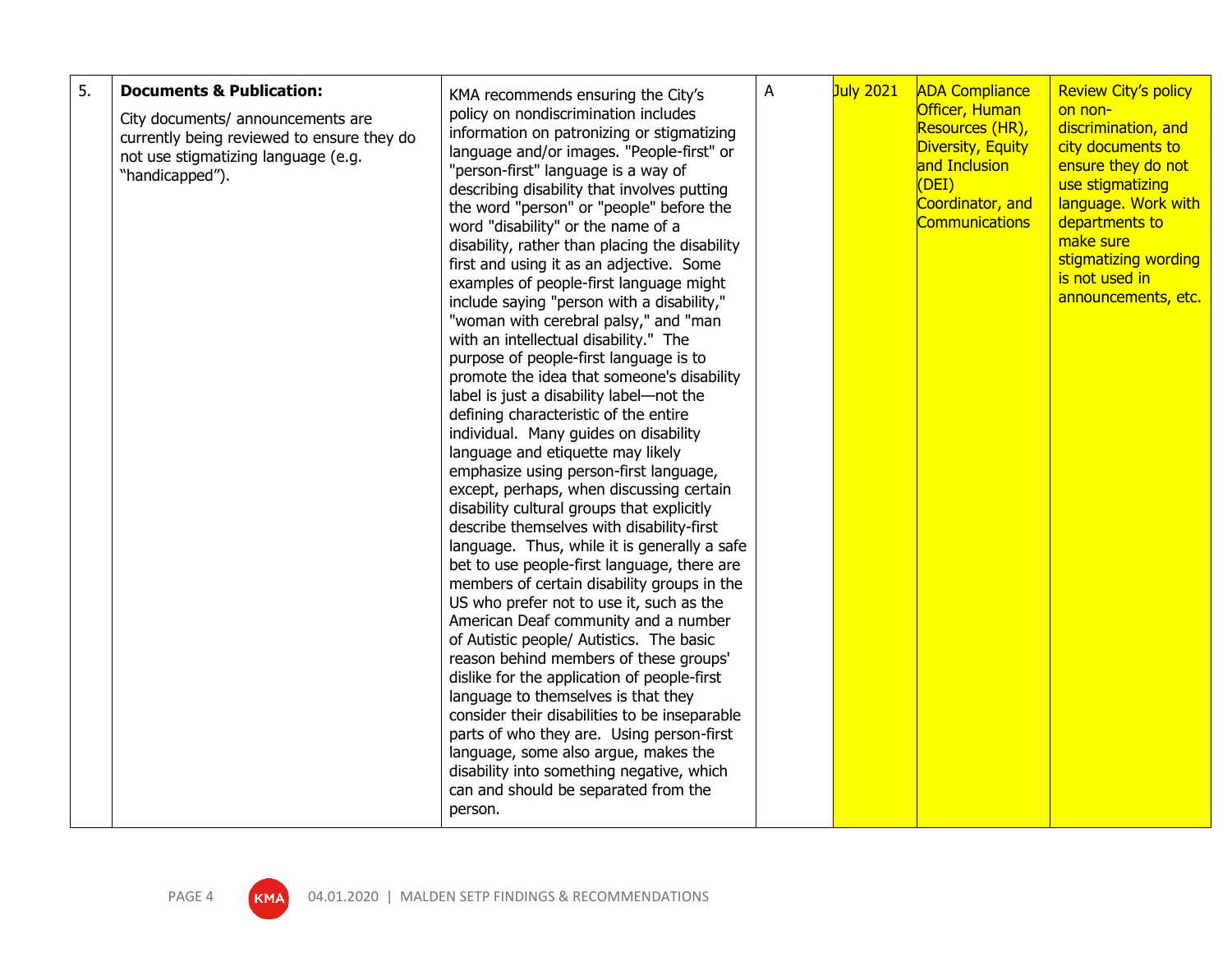| 6. | <b>Emergency Preparedness:</b><br>A formal emergency preparedness plan was<br>not provided for review. Administrative<br>survey responses indicate that an emergency<br>preparedness plan has been established.<br>However, department survey responses are<br>unclear on emergency response plans that<br>address the needs for individuals with<br>disabilities at their facilities. KMA is following<br>up with Captain Cronin.                                                                 | KMA recommends confirming the following<br>are provided in the existing emergency<br>preparedness plan:<br>• Provisions to ensure that equal access to<br>safe egress is provided for any visitor,<br>member of the community or employee,<br>including additional assistance if required<br>to effectively evacuate and/or shelter them<br>during an emergency.<br>• Protocols and signage for such issues as:<br>Fire exits signage and maneuvering<br>$\circ$<br>space;<br>Safe wait areas;<br>$\circ$<br>Evacuation Maps;<br>Locations of fire exits and safe wait<br>areas serving each municipal space;<br>• Public and employee orientation to the<br>City 's emergency evacuation procedures. | B | <b>March</b><br>2022 | <b>ADA Compliance</b><br>Officer,<br><b>Emergency</b><br>Management,<br><b>Disability</b><br><b>Commission and</b><br>HR | <b>Review of the</b><br>existing Emergency<br>Preparedness Plan.<br>Add and revise the<br>plan to<br>accommodate<br>individuals with<br>disabilities. Provide<br>protocols and<br>signage for<br>emergencies and<br>orient employees<br>and educate the<br>public. |
|----|----------------------------------------------------------------------------------------------------------------------------------------------------------------------------------------------------------------------------------------------------------------------------------------------------------------------------------------------------------------------------------------------------------------------------------------------------------------------------------------------------|-------------------------------------------------------------------------------------------------------------------------------------------------------------------------------------------------------------------------------------------------------------------------------------------------------------------------------------------------------------------------------------------------------------------------------------------------------------------------------------------------------------------------------------------------------------------------------------------------------------------------------------------------------------------------------------------------------|---|----------------------|--------------------------------------------------------------------------------------------------------------------------|--------------------------------------------------------------------------------------------------------------------------------------------------------------------------------------------------------------------------------------------------------------------|
| 7. | <b>Grievance Policy:</b><br>The City does have a Grievance Policy and<br>Procedure to resolve disability related<br>complaints (see Appendix). Survey<br>responses indicate that the City is currently<br>working with Public Facilities on having the<br>policy displayed in lobby of new City Hall<br>Building and other buildings. Survey<br>responses also indicate that the policy has<br>been distributed to Department Heads and<br>the City will follow up with Boards and<br>Commissions. | KMA recommends confirming that the<br>Grievance Policy is posted in conspicuous<br>locations in all City buildings and<br>distributed to all departments                                                                                                                                                                                                                                                                                                                                                                                                                                                                                                                                              | A | April<br>2021        | <b>ADA Compliance</b><br><b>Officer Public</b><br><b>Facilities, and</b><br><b>Communications</b><br><b>Director</b>     | <b>Post Grievance</b><br>Policy and distribute<br>to departments.                                                                                                                                                                                                  |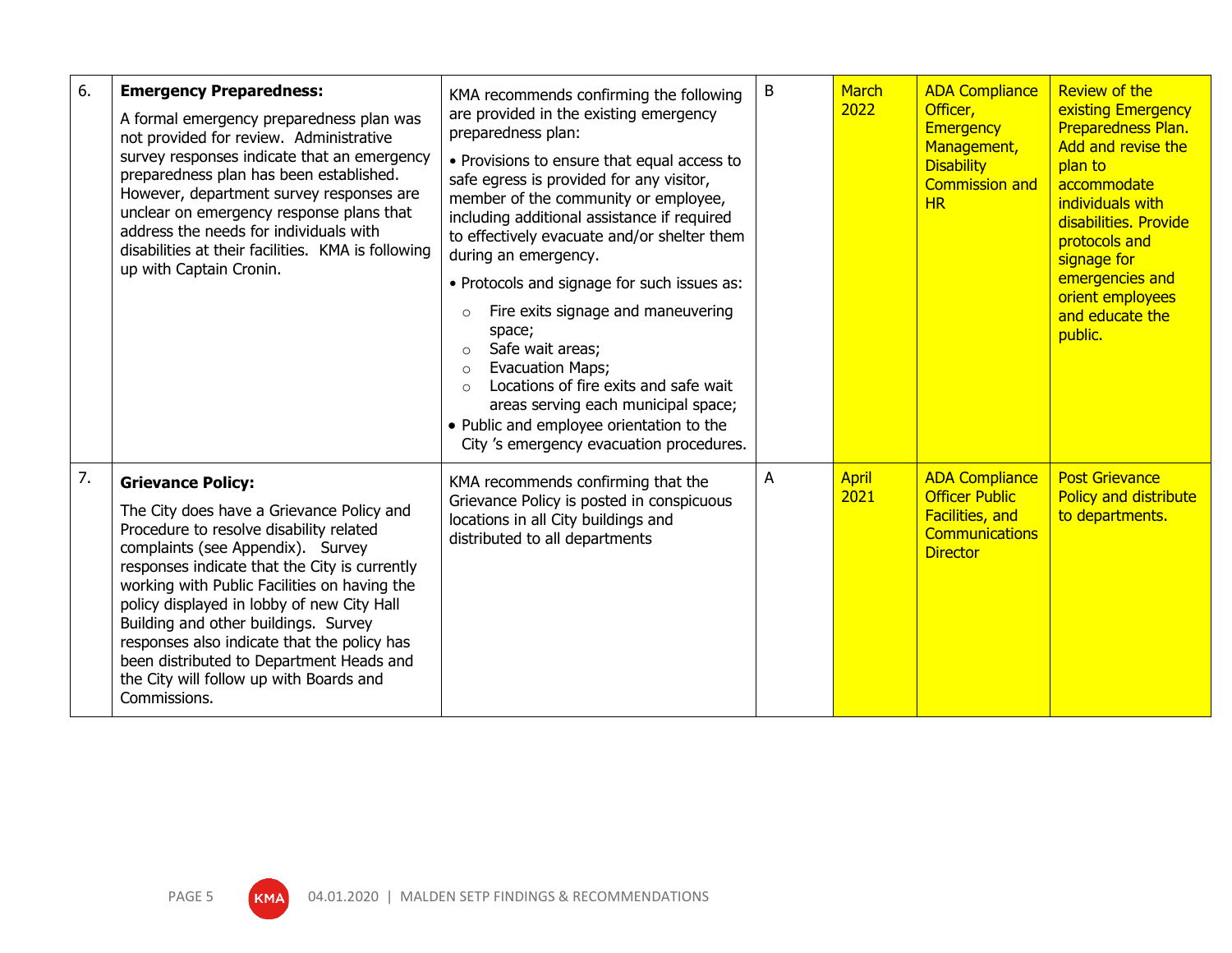| 8.  | <b>Licensing/ Certification:</b>                                                                                                                                                                                                                                                                                                                                                                                                                                                                                                                                                                                                                     | None                                                                                                                                                                                                                                                                                                                                                                                                                                  |   |                  |                                                                                                            |                                                                                                                                                                                                                |
|-----|------------------------------------------------------------------------------------------------------------------------------------------------------------------------------------------------------------------------------------------------------------------------------------------------------------------------------------------------------------------------------------------------------------------------------------------------------------------------------------------------------------------------------------------------------------------------------------------------------------------------------------------------------|---------------------------------------------------------------------------------------------------------------------------------------------------------------------------------------------------------------------------------------------------------------------------------------------------------------------------------------------------------------------------------------------------------------------------------------|---|------------------|------------------------------------------------------------------------------------------------------------|----------------------------------------------------------------------------------------------------------------------------------------------------------------------------------------------------------------|
|     | City licenses or certifications (i.e. liquor,<br>restaurant, etc.) have had the application<br>process thoroughly reviewed to ensure<br>qualified persons with disabilities are not<br>screened out by the City Building<br>Commissioner and the Engineering<br>Department.                                                                                                                                                                                                                                                                                                                                                                          |                                                                                                                                                                                                                                                                                                                                                                                                                                       |   |                  |                                                                                                            |                                                                                                                                                                                                                |
| 9.  | <b>Meetings at Accessible Locations:</b><br>The Administrative Survey responses note<br>that City Departments are aware that City<br>sponsored events must be accessible. The<br>City also makes note that an accommodation<br>can be requested on public meeting and<br>event notices. However, some of the<br>Department Survey responses and our<br>physical audit findings identified some<br>inaccessible areas where meetings are held.<br>For example, some of the exterior meeting                                                                                                                                                           | KMA recommends that the City develop<br>written protocols for accessible meetings<br>and distribute to all departments, boards<br>and commissions. Helpful documents on<br>how to write such protocols can be found<br>on the mass.gov website. See:<br>https://blog.mass.gov/mod/access/5-ways-<br>to-improve-event-accessibility/ and<br>https://www.mass.gov/files/documents/20<br>16/07/uy/planning-for-accessible-<br>events.pdf | A | <b>July 2021</b> | <b>ADA Compliance</b><br><b>Officer and</b><br>Administrative<br><b>Officer</b>                            | Develop quidelines<br>to accommodate all<br>participants when<br>conducting a public<br>meeting or event.<br><b>Educate</b><br>departments and<br><b>Boards and</b><br><b>Commissions.</b>                     |
|     | locations for the Recreation Department.                                                                                                                                                                                                                                                                                                                                                                                                                                                                                                                                                                                                             |                                                                                                                                                                                                                                                                                                                                                                                                                                       |   |                  |                                                                                                            |                                                                                                                                                                                                                |
| 10. | <b>Public Notice:</b><br>KMA reviewed the City's Public Notice of ADA<br>Compliance (see Appendix). Survey<br>responses indicate that the City is currently<br>working with Public Facilities on having the<br>Notice displayed in lobby of new City Hall<br>Building and other buildings, but it is not yet<br>posted on the City website homepage, or the<br>Employee Handbook. Administrative Survey<br>responses indicate that the Public Notice is<br>included on event posters, flyers, program<br>brochures and announcements. However,<br>Department Survey responses indicate<br>inconsistencies in where the Public Notice is<br>provided. | KMA recommends ensuring the Notice is<br>visibly posted at City buildings, on the City<br>website homepage, and in the Employee<br>Handbook. Additionally, KMA recommends<br>developing a policy to ensure the Public<br>Notice is consistently provided on all<br>Departmental literature.                                                                                                                                           | A | <b>July 2021</b> | <b>ADA Compliance</b><br><b>Officer Public</b><br>Facilities,<br><b>Communications</b><br>Director, and HR | <b>Public Notice of</b><br>Compliance will be<br>posted in City<br>buildings, on<br>website homepage,<br>and included in<br>Employee<br>Handbook. Notice<br>will also be<br>distributed to all<br>departments. |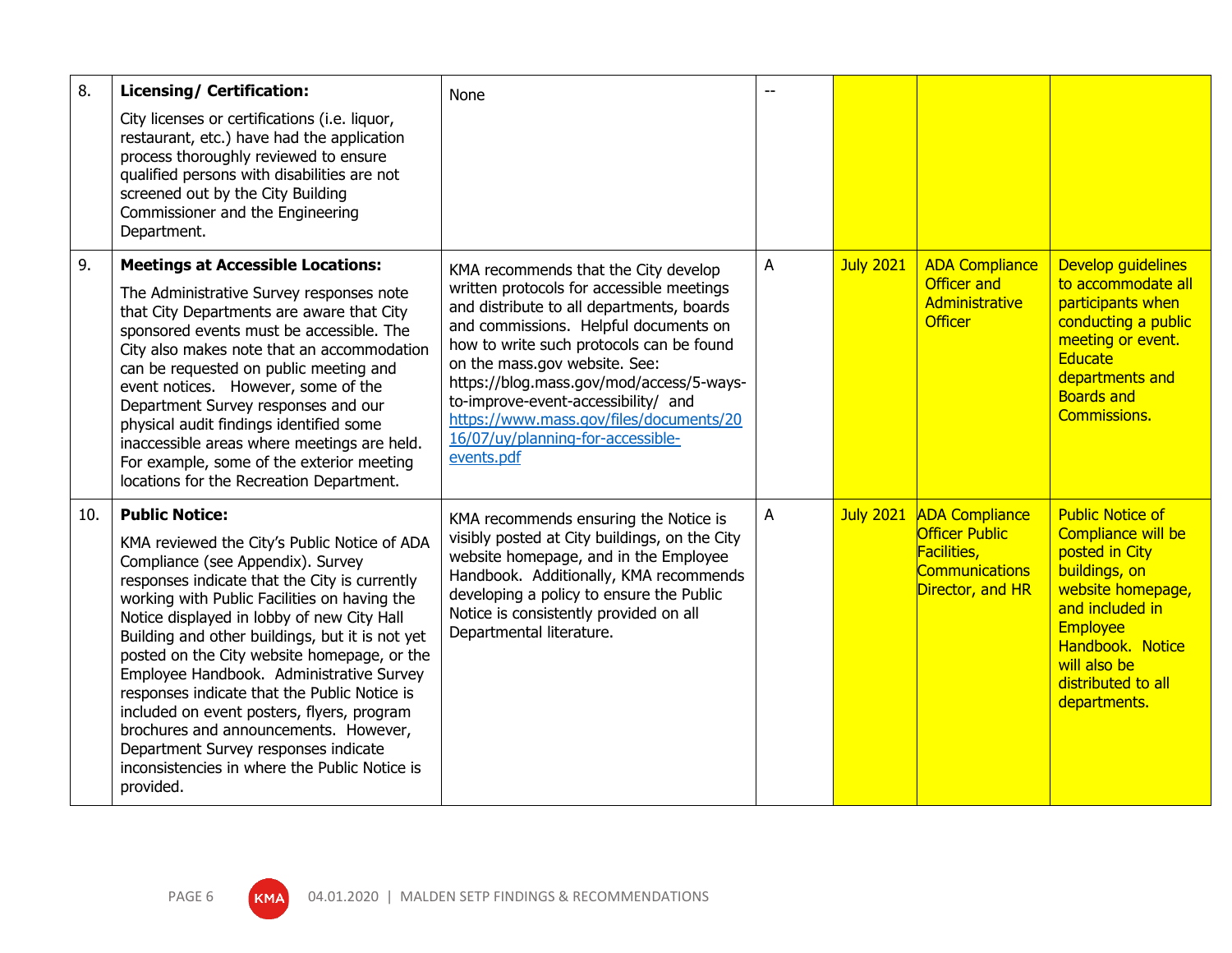| 11. | <b>Reasonable Modifications of Policies:</b><br>The City has a process for responding to<br>requests for modifications to policies or<br>practices for people with disabilities to<br>participate. Survey responses indicate that<br>Department Heads have been instructed to<br>contact HR or ADA Officer and the ADA<br>Compliance Officer consults with the<br>department involved as well as the Building<br>Commissioner, Controller and HR. The<br>process includes criteria for determining<br>whether a modification would fundamentally<br>alter the nature of the program. However,<br>responses to the department self-evaluation<br>surveys indicate that personnel do not have<br>a clear understanding of the City's ADA<br>policy. | KMA recommends developing and<br>providing guidance on requests for<br>reasonable modifications for all City<br>departments and new hires to ensure that<br>everyone is aware of how to appropriately<br>respond to requests. This policy should<br>include criteria for determining whether a<br>modification would fundamentally alter the<br>nature of the program or a protocol, and it<br>should ensure that all requests are<br>reviewed by the ADA Coordinator. Some<br>examples of how to develop this guidance<br>can be found on the eeoc.gov website.<br>See:<br>https://www.eeoc.gov/policy/docs/accomm<br>odation.html. | B | <b>July 2021</b> | <b>ADA Compliance</b><br>Officer,<br><b>Disability</b><br>Commission,<br><b>Controller and</b><br>HR        | Educate<br>departments on ADA<br>policy. Provide<br>guidance on request<br>for accommodations<br>and the procedure<br>that should be<br>followed. |
|-----|---------------------------------------------------------------------------------------------------------------------------------------------------------------------------------------------------------------------------------------------------------------------------------------------------------------------------------------------------------------------------------------------------------------------------------------------------------------------------------------------------------------------------------------------------------------------------------------------------------------------------------------------------------------------------------------------------------------------------------------------------|--------------------------------------------------------------------------------------------------------------------------------------------------------------------------------------------------------------------------------------------------------------------------------------------------------------------------------------------------------------------------------------------------------------------------------------------------------------------------------------------------------------------------------------------------------------------------------------------------------------------------------------|---|------------------|-------------------------------------------------------------------------------------------------------------|---------------------------------------------------------------------------------------------------------------------------------------------------|
| 12. | <b>Service Animal Policy:</b><br>The City of Malden does not currently have a<br>written policy regarding service animals in<br>municipal facilities.                                                                                                                                                                                                                                                                                                                                                                                                                                                                                                                                                                                             | KMA recommends developing a written<br>Service Animal policy and post it in City<br>facilities and on the website.                                                                                                                                                                                                                                                                                                                                                                                                                                                                                                                   | A | <b>May 2021</b>  | <b>ADA Compliance</b><br>Officer,<br><b>Disability</b><br><b>Commission and</b><br><b>Public Facilities</b> | Develop a Service<br><b>Animal Policy and</b><br>post on website in<br>buildings.                                                                 |
| 13. | <b>Staff Training on City's Policy of</b><br><b>Nondiscrimination:</b><br>The Administration Survey responses<br>indicate that City personnel have received<br>training in the City's policy of<br>nondiscrimination through written materials.<br>However, department survey responses<br>indicate that some personnel have not<br>received such a training.                                                                                                                                                                                                                                                                                                                                                                                     | KMA recommends ensuring all<br>departments are included in a recurring<br>training on the City's policy of<br>nondiscrimination.                                                                                                                                                                                                                                                                                                                                                                                                                                                                                                     | A | <b>July 2021</b> | <b>ADA Compliance</b><br><b>Officer and HR</b>                                                              | Set up a schedule of<br>recurring training on<br>policy of non-<br>discrimination.                                                                |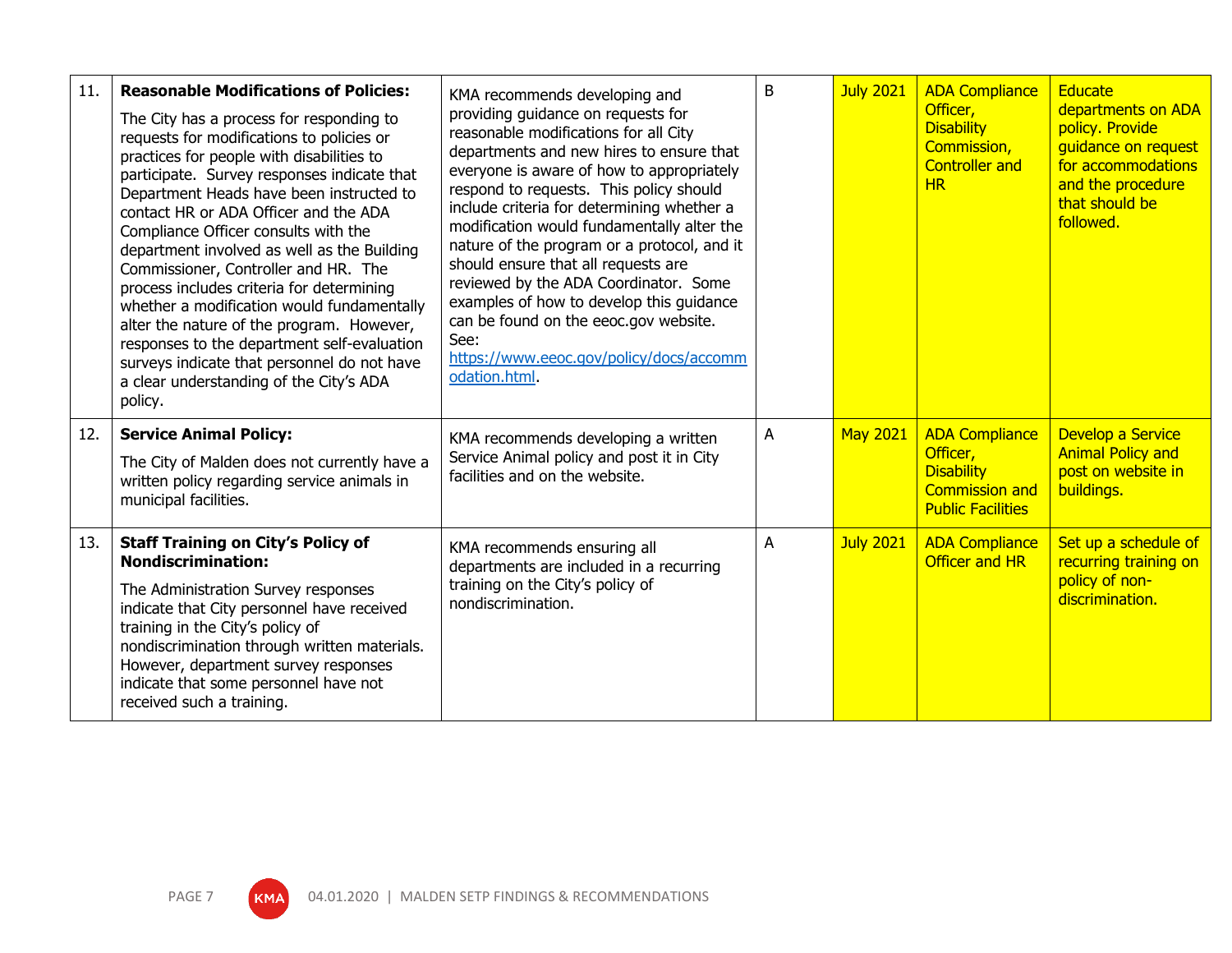| 14. | <b>Surcharges:</b><br>In the response to the Administrative Survey,<br>the City confirmed that surcharges are not<br>imposed to recover the cost of<br>accommodations, effective communication<br>services, or accessibility features.                                                                                                                                                                                                                       | None                                                                                                                                                                                                                                                                                                                                                                                                                                                      |   |                         |                                                                                                                                                          |                                                                                                                                                                                                                                 |
|-----|--------------------------------------------------------------------------------------------------------------------------------------------------------------------------------------------------------------------------------------------------------------------------------------------------------------------------------------------------------------------------------------------------------------------------------------------------------------|-----------------------------------------------------------------------------------------------------------------------------------------------------------------------------------------------------------------------------------------------------------------------------------------------------------------------------------------------------------------------------------------------------------------------------------------------------------|---|-------------------------|----------------------------------------------------------------------------------------------------------------------------------------------------------|---------------------------------------------------------------------------------------------------------------------------------------------------------------------------------------------------------------------------------|
| 15. | <b>Title III Entities Using City Facilities:</b><br>The City's policies on the reservation and use<br>of City Facilities do not include information<br>on the obligation of the Title III Entity (i.e.<br>sports leagues, theater groups, fundraisers)<br>to facilitate the participation of persons with<br>disabilities. For example, see<br>https://www.cityofmalden.org/DocumentCen<br>ter/View/718/Application-to-Rent-Macdonald-<br><b>Stadium-PDF</b> | KMA recommends developing language to<br>be included in City rental agreements that<br>ensure Title III entities of their obligations<br>to facilitate the participation of persons<br>with disabilities.                                                                                                                                                                                                                                                 | A | <b>July 2021</b>        | <b>ADA Compliance</b><br><b>Officer, Public</b><br><b>Facilities,</b><br>Recreation<br>Department and<br><b>Business</b><br>Manager of<br><b>Schools</b> | <b>Ensure that rental</b><br>agreements for<br>building space or<br>recreational facilities<br>advises Title III<br>entities of their<br>obligations to<br>accommodate the<br>participation of<br>persons with<br>disabilities. |
| 16. | <b>Training:</b><br>Submitted department worksheets indicated<br>a need for training of front-line City<br>personnel in several aspects of accessible<br>program delivery.                                                                                                                                                                                                                                                                                   | KMA recommends providing training to<br>appropriate personnel in the City's<br>nondiscrimination policy, how to respond<br>to telephone calls made through Video<br>Relay Services and Telecommunication<br>Relay Services so that the calls are<br>responded to in the same manner as other<br>telephone calls, and how to respond to<br>requests for reasonable modifications,<br>auxiliary aids and services, and documents<br>in alternative formats. | B | <b>December</b><br>2021 | <b>ADA Compliance</b><br><b>Officer and HR</b>                                                                                                           | <b>Train City staff that</b><br>are front facing with<br>the public in various<br>aspects of accessible<br>program delivery.                                                                                                    |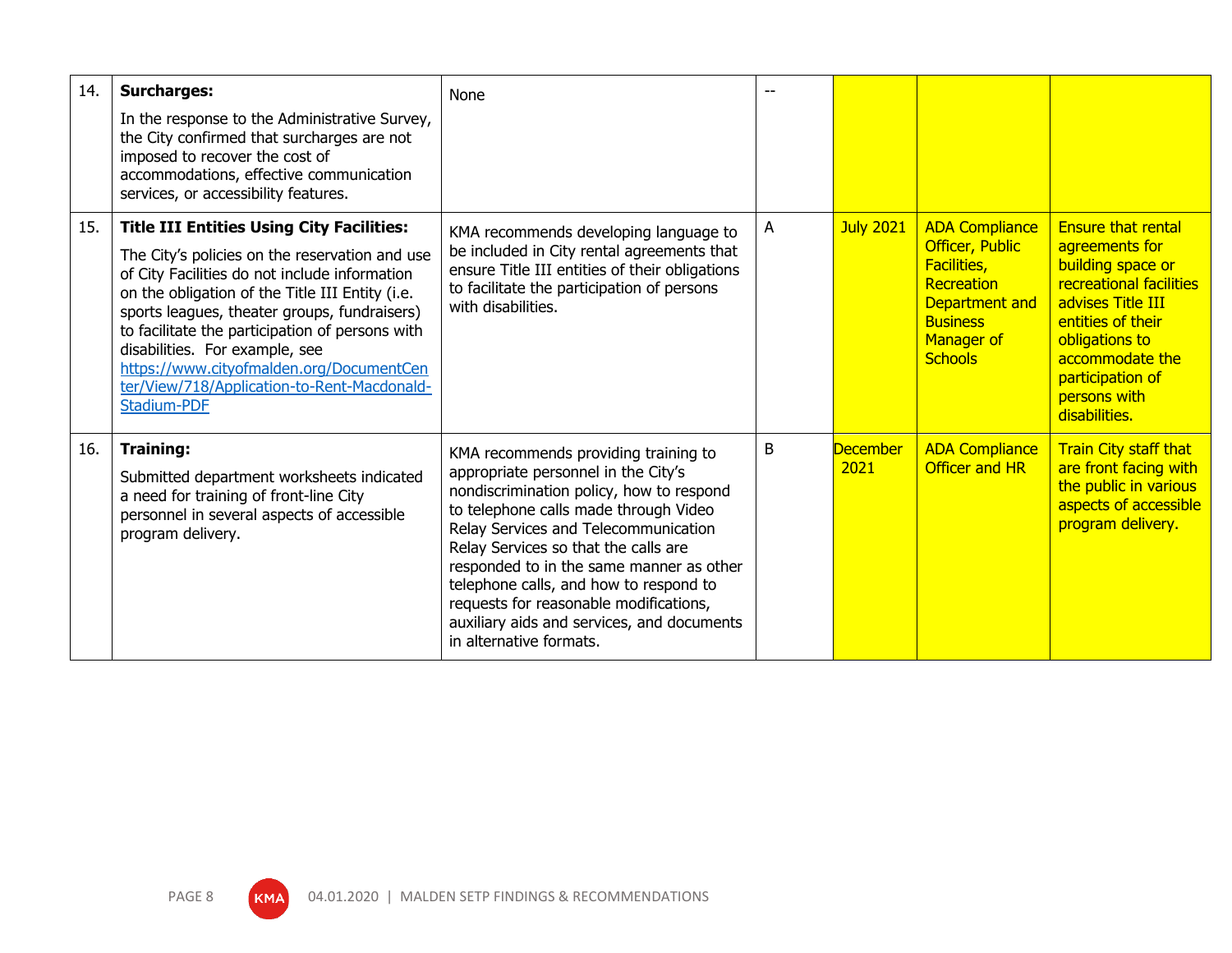| 17. | Transportation.                                                                                                                                                                                                                                                                                                                                                                                                                                                                                                                                                                                                                                                                                                                                                                                                                                                                           | None                                                                                                                  |   |                 |                                                                    |                                                       |
|-----|-------------------------------------------------------------------------------------------------------------------------------------------------------------------------------------------------------------------------------------------------------------------------------------------------------------------------------------------------------------------------------------------------------------------------------------------------------------------------------------------------------------------------------------------------------------------------------------------------------------------------------------------------------------------------------------------------------------------------------------------------------------------------------------------------------------------------------------------------------------------------------------------|-----------------------------------------------------------------------------------------------------------------------|---|-----------------|--------------------------------------------------------------------|-------------------------------------------------------|
|     | The City contracts for transportation through<br>the Senior Center and for the schools.<br>Survey responses indicate that the City<br>transportation services have procedures for<br>responding to requests from persons with<br>disabilities to provide schedule and route<br>materials in a timely manner in an accessible<br>form. The City transportation services also<br>have procedures to provide information with<br>no delay nor additional cost to persons with<br>disabilities. The contracted transportation<br>services are required to provide training and<br>testing to assure employees are fully<br>qualified to serve passengers with disabilities<br>by their contracts with the City. Lastly, the<br>transportation services have strict protocols<br>to provide regular and frequent checks of<br>lifts, as well as other access-related<br>equipment or vehicles. |                                                                                                                       |   |                 |                                                                    |                                                       |
| 18. | <b>Use of Contractors:</b>                                                                                                                                                                                                                                                                                                                                                                                                                                                                                                                                                                                                                                                                                                                                                                                                                                                                | KMA recommends modifying the contract                                                                                 | A | <b>May 2021</b> | <b>ADA Compliance</b>                                              | <b>Modify contract</b>                                |
|     | There is a statement of nondiscrimination<br>included in the contract language.<br>Additionally, the City's advertised request for<br>proposals/invitation for bids include:<br>"Accessible and reasonable accommodations<br>will be provided to persons requiring<br>assistance." KMA reviewed the City's<br>invitation language and it included the word<br>"handicap."                                                                                                                                                                                                                                                                                                                                                                                                                                                                                                                 | language so it does not include<br>stigmatizing language. See below for more<br>information on stigmatizing language. |   |                 | Officer,<br><b>Controller and</b><br>Procurement<br><b>Officer</b> | language to<br>eliminate<br>stigmatizing<br>language. |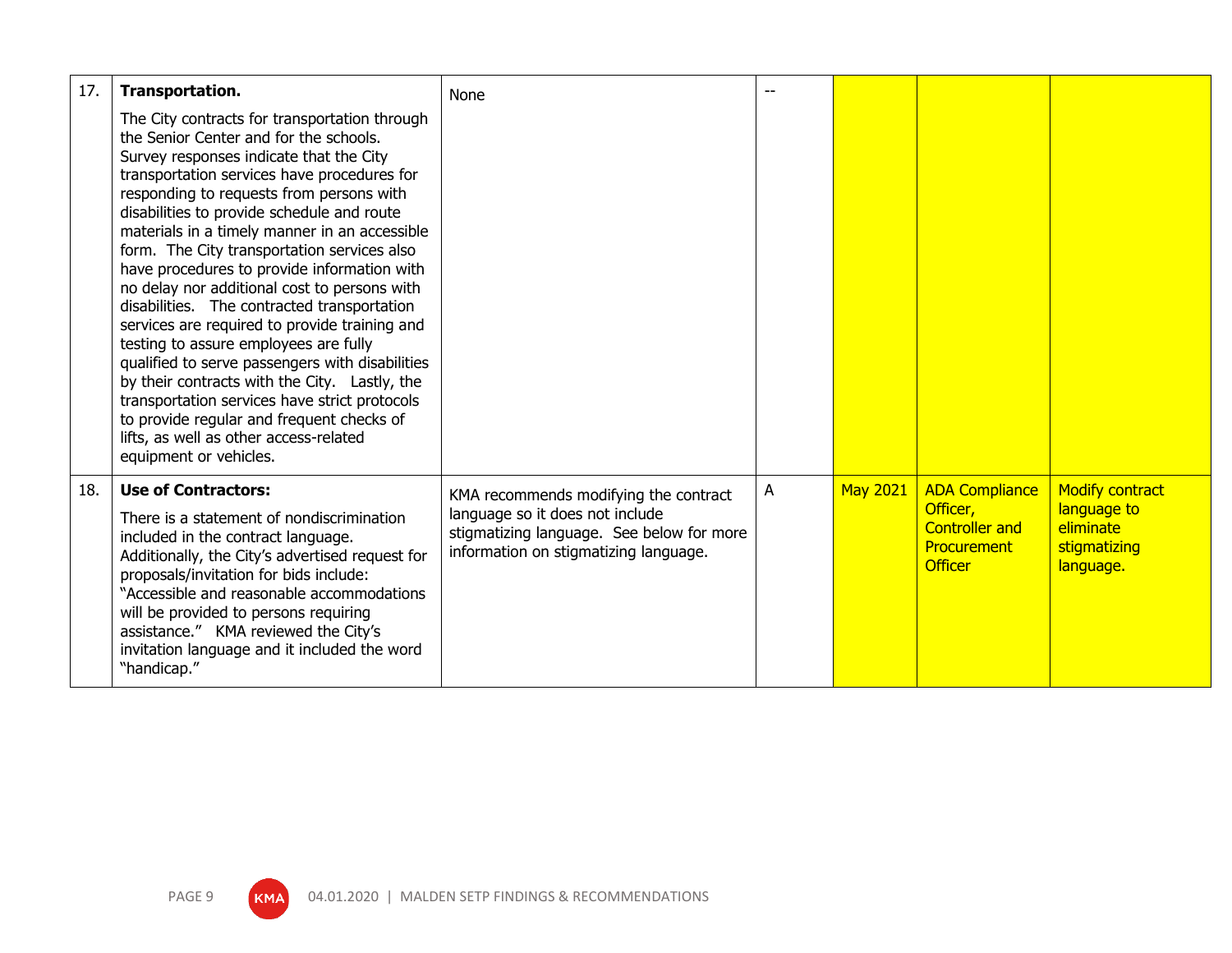| 19. | <b>Website:</b><br>The Carroll Center identified instances of<br>non-compliance on a small sampling of City<br>webpages. See Appendix for the full report<br>from the Carroll Center.<br>Administrative survey responses indicate that<br>the City has made efforts to make the<br>website accessible. However, there is little<br>information on the website regarding access<br>to programs and services for people with<br>disabilities. Additionally, Public Survey<br>comments indicate difficulties finding<br>information on the City's website. | KMA recommends reviewing and<br>implementing all of the recommendations<br>identified in the Carroll Center report. KMA<br>also recommends performing a more<br>comprehensive website analysis within the<br>next year.<br>KMA recommends including more<br>information on the accessibility page<br>regarding access to programs and services<br>for people with disabilities. Information on<br>the accessibility of facilities, information on<br>the City's accessibility policies<br>(nondiscrimination, service animal,<br>grievance procedure) communication<br>materials, and the process for requesting<br>accommodations or auxiliary aids/services<br>would be helpful. Additionally, include<br>how to request an accommodation in all<br>meeting announcements posted to the<br>City's website. | B | <b>March</b><br>2022 | <b>ADA Compliance</b><br>Officer, Disability<br><b>Commission and</b><br>Director of<br><b>Communications</b> | Implement the<br>recommendations of<br>the Carroll Center.<br><b>Update and provide</b><br>additional<br>information on the<br>accessibility page,<br>and include how to<br>request an<br>accommodation. |
|-----|---------------------------------------------------------------------------------------------------------------------------------------------------------------------------------------------------------------------------------------------------------------------------------------------------------------------------------------------------------------------------------------------------------------------------------------------------------------------------------------------------------------------------------------------------------|--------------------------------------------------------------------------------------------------------------------------------------------------------------------------------------------------------------------------------------------------------------------------------------------------------------------------------------------------------------------------------------------------------------------------------------------------------------------------------------------------------------------------------------------------------------------------------------------------------------------------------------------------------------------------------------------------------------------------------------------------------------------------------------------------------------|---|----------------------|---------------------------------------------------------------------------------------------------------------|----------------------------------------------------------------------------------------------------------------------------------------------------------------------------------------------------------|
|     | <b>Department Specific</b>                                                                                                                                                                                                                                                                                                                                                                                                                                                                                                                              |                                                                                                                                                                                                                                                                                                                                                                                                                                                                                                                                                                                                                                                                                                                                                                                                              |   |                      |                                                                                                               |                                                                                                                                                                                                          |
| 20. | <b>Engineering Department - Construction</b><br><b>Sites</b><br>Survey responses indicate that the<br>Engineering Department has received<br>feedback regarding concerns about<br>accessibility within construction sites<br>including road and sidewalk construction.                                                                                                                                                                                                                                                                                  | KMA also recommends developing a policy<br>within the next six months to ensure all<br>City construction sites do not obstruct<br>required accessible facilities.                                                                                                                                                                                                                                                                                                                                                                                                                                                                                                                                                                                                                                            | A | <b>July 2021</b>     | <b>ADA Compliance</b><br>Officer,<br><b>Disability</b><br><b>Commission and</b><br><b>City Engineer</b>       | Draft a written<br>policy to ensure that<br>construction sites do<br>not impede<br>accessibility.                                                                                                        |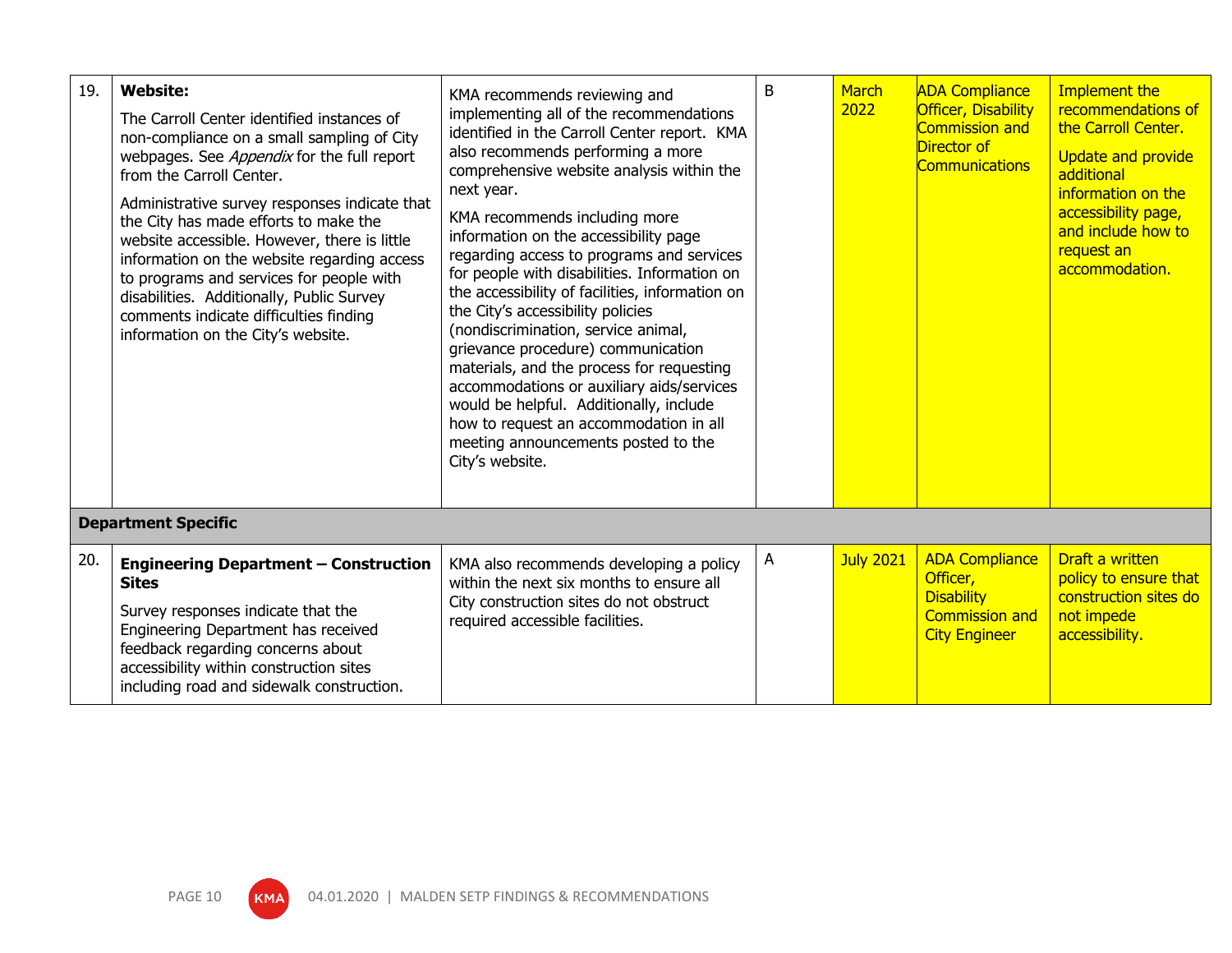| 21. | <b>Engineering Department - Sidewalks</b><br>Survey responses indicate that the<br>Engineering Department is aware of old and<br>non-compliant sidewalk wheelchair ramps<br>throughout the City. Public Survey<br>responses also had many comments<br>regarding the current sidewalk condition.   | Although sidewalks were not included as<br>part of this review, KMA recommends the<br>City perform a sidewalk analysis for<br>accessibility compliance within the next<br>year.                                                        | B |                       | <b>ADA Compliance</b><br><b>Officer and City</b><br>Engineer                                            | <b>Engineering</b><br>Department is aware<br>of those sidewalks<br>needing ADA<br>upgrade. All new<br>infrastructure<br>upgrades include<br>ADA improvements. |
|-----|---------------------------------------------------------------------------------------------------------------------------------------------------------------------------------------------------------------------------------------------------------------------------------------------------|----------------------------------------------------------------------------------------------------------------------------------------------------------------------------------------------------------------------------------------|---|-----------------------|---------------------------------------------------------------------------------------------------------|---------------------------------------------------------------------------------------------------------------------------------------------------------------|
| 22. | <b>Inspectional Services</b><br>521 CMR was not reviewed as part of the<br>SETP process, however it should be<br>considered with planned architectural barrier<br>removal projects.                                                                                                               | KMA recommends that the Inspectional<br>Services Department be involved in any<br>planned architectural barrier removal<br>projects, as there will likely be overlapping<br>521 CMR requirements that should be<br>considered.         | A | <b>Current</b>        | <b>Building</b><br>Commissioner,<br>Inspectional<br><b>Services</b>                                     | <b>Building</b><br><b>Commissioner is</b><br>involved in all of the<br>City's planned<br>architectural barrier<br>removal.                                    |
| 23. | <b>MRA</b><br>Survey responses indicate that some<br>programs funded with CDBG funds, such as<br>youth sports programs, may not be<br>accessible for people with disabilities. Other<br>programs, such as an adaptive swim<br>program, are designed specifically for people<br>with disabilities. | KMA recommends a review of the<br>programs funded with CDBG funds to<br>ensure they are compliant with the ADA.<br>Develop a policy to ensure future programs<br>funded by CDBG funds are aware of their<br>obligations under the ADA. | B | <b>August</b><br>2021 | <b>ADA Compliance</b><br><b>Officer and</b><br><b>Community</b><br><b>Development</b><br>Director (MRA) | <b>Ensure that future</b><br>programs are aware<br>of their obligations<br>pursuant to ADA.                                                                   |
| 24. | <b>Public Facilities - Maintenance of</b><br><b>Accessible Features Policy</b><br>Public Survey responses indicate concerns<br>related to the maintenance of accessible<br>features, such as elevators and automatic<br>door openers.                                                             | KMA recommends developing a policy to<br>ensure accessible elements are regularly<br>serviced within the next six months.                                                                                                              | A | September<br>2021     | <b>ADA Compliance</b><br><b>Officer and Pubic</b><br><b>Facilities</b>                                  | Draft a service and<br>maintenance plan as<br>to accessibility.                                                                                               |
| 25. | <b>Public Works - Snow Removal Policy</b><br>Public survey responses indicate concerns<br>with snow removal and accessibility.                                                                                                                                                                    | KMA recommends reviewing the snow<br>removal policies to ensure they prioritize<br>clearing required accessible routes within<br>the next six months.                                                                                  | A |                       | <b>ADA Compliance</b><br>Officer, Health<br>Department and<br><b>Disability</b><br><b>Commission</b>    | <b>Snow removal</b><br>ordinance was<br>recently updated.                                                                                                     |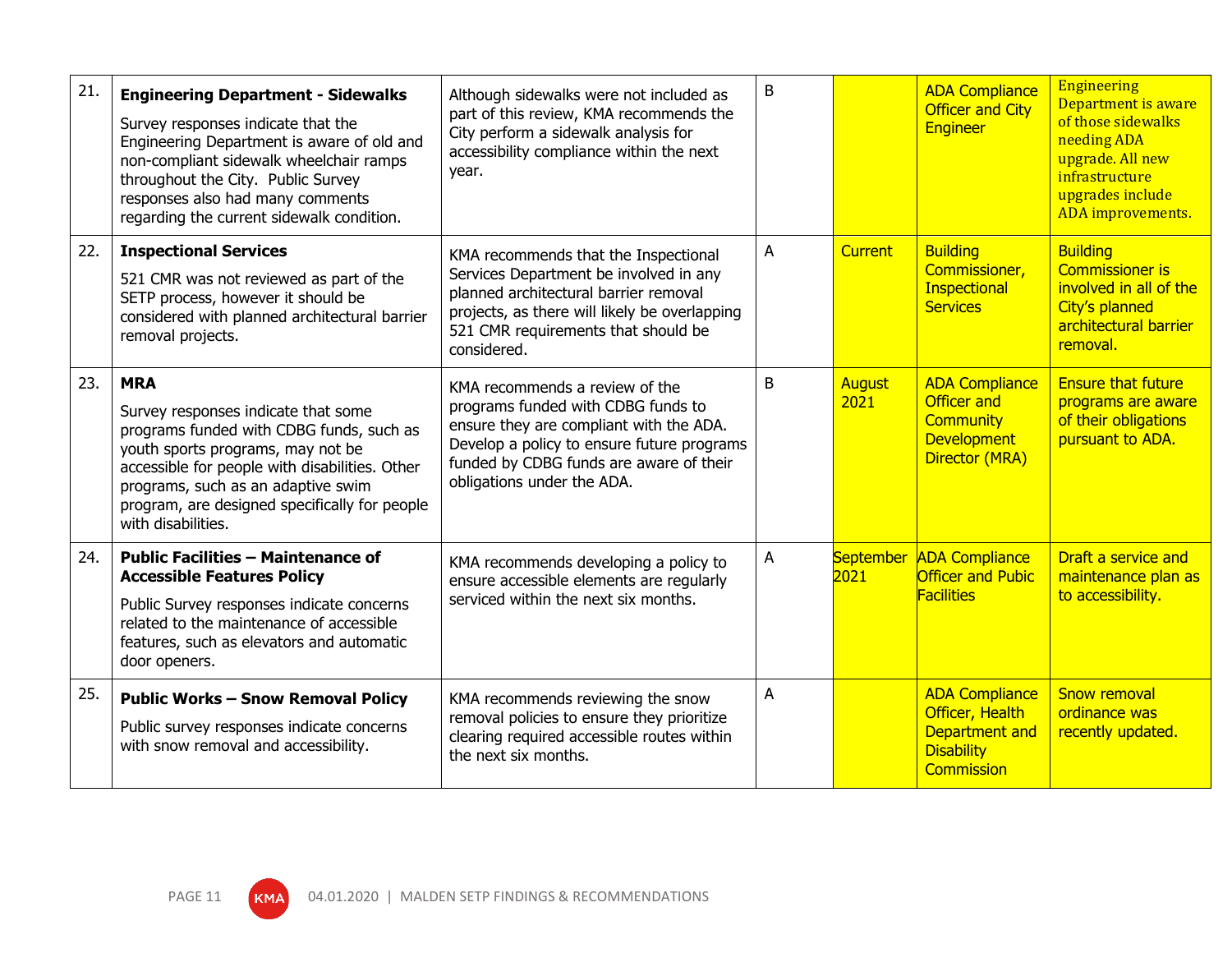| 26. | <b>Recreation Department</b><br>The Recreation Department offers a wide<br>array of programs to the residents of<br>Malden. It is unclear whether all the<br>programs have been reviewed for<br>accessibility requirements and whether<br>associated staff/ volunteers are aware of the<br>ADA obligations.                                                                                                                                                                                                                      | KMA recommends a review of each<br>program the Recreation Department<br>provides, paying particular attention to the<br>adaptive/ unified leagues. Ensure all<br>programs are provided in an accessible<br>manner, at accessible locations, and all<br>staff/ volunteers are made aware of the<br>accessibility requirements within the next<br>six months.                                                                                                                                                                                        | A | September<br>2021    | <b>ADA Compliance</b><br><b>Officer, Pubic</b><br><b>Facilities and</b><br>Recreation<br><b>Department</b> | Review<br>programming for<br>accessibility and<br>educate staff and<br>volunteers.                                                                                                                                                                                                                                     |
|-----|----------------------------------------------------------------------------------------------------------------------------------------------------------------------------------------------------------------------------------------------------------------------------------------------------------------------------------------------------------------------------------------------------------------------------------------------------------------------------------------------------------------------------------|----------------------------------------------------------------------------------------------------------------------------------------------------------------------------------------------------------------------------------------------------------------------------------------------------------------------------------------------------------------------------------------------------------------------------------------------------------------------------------------------------------------------------------------------------|---|----------------------|------------------------------------------------------------------------------------------------------------|------------------------------------------------------------------------------------------------------------------------------------------------------------------------------------------------------------------------------------------------------------------------------------------------------------------------|
|     | <b>Employment</b>                                                                                                                                                                                                                                                                                                                                                                                                                                                                                                                |                                                                                                                                                                                                                                                                                                                                                                                                                                                                                                                                                    |   |                      |                                                                                                            |                                                                                                                                                                                                                                                                                                                        |
| 27. | <b>Human Resources</b><br>A review of the Employment Survey<br>responses indicates that some of the City's<br>employment practices, procedures, and<br>personnel have not been thoroughly<br>reviewed for accessibility. An employee<br>manual was not provided for review.<br>Additionally, the Job Posting Example and<br><b>Employment Application document included</b><br>stigmatizing language and none of the<br>submitted documents included information<br>on how to request the application in<br>alternative formats. | KMA recommends reviewing the City's job<br>postings and employment application<br>process, job descriptions to distinguish<br>between essential functions and marginal<br>functions, developing protocols to ensure<br>personnel files are managed so that<br>information identifying disability is<br>contained in a separate file, reviewing<br>performance evaluation forms, ensuring all<br>staff who conduct interviews have received<br>ADA training, and ensuring the City's<br>employment documents are available in<br>alternate formats. | B | <b>March</b><br>2022 | <b>ADA Compliance</b><br>Officer and HR                                                                    | <b>Review procedure</b><br>for postings so that<br>job descriptions<br>distinguish between<br>essential functions<br>and marginal<br>functions. Develop<br>protocols and<br>quidance for<br>maintenance of<br>personnel files,<br>establishing<br>interview panels and<br>providing documents<br>in alternate formats. |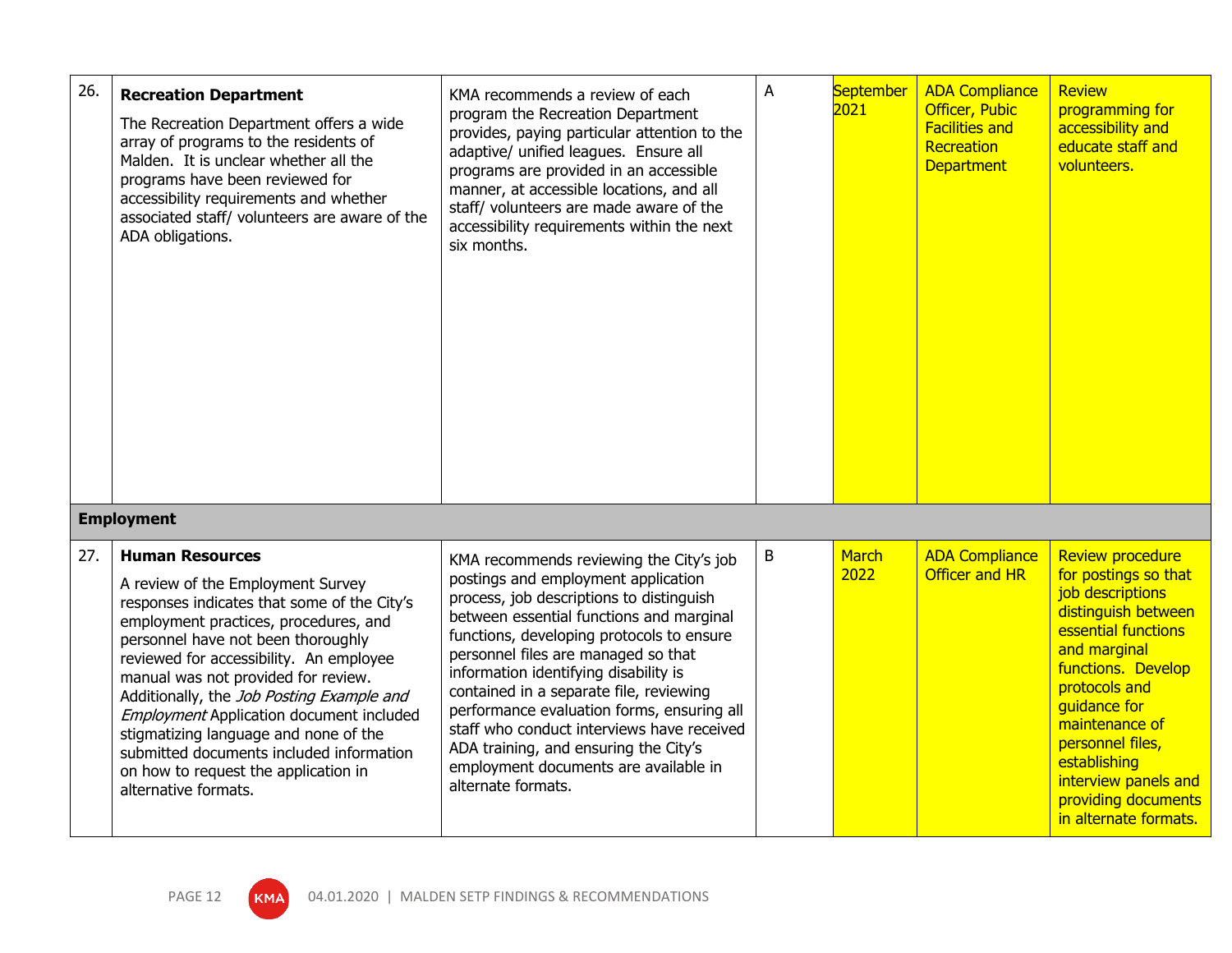|     | <b>Buildings</b>                                                                                                     |                                                                                                                             |  |                                   |                     |                                                 |  |  |
|-----|----------------------------------------------------------------------------------------------------------------------|-----------------------------------------------------------------------------------------------------------------------------|--|-----------------------------------|---------------------|-------------------------------------------------|--|--|
| 28. | <b>114 Centre Street - Fire Services</b><br>KMA did not review this facility as part of our<br>accessibility audits. | KMA recommends reviewing the facility for $\vert A \vert$<br>accessibility requirements within the next $6 \mid$<br>months. |  | <b>September Building</b><br>2021 | <b>Commissioner</b> | <b>Review of facility for</b><br>accessibility. |  |  |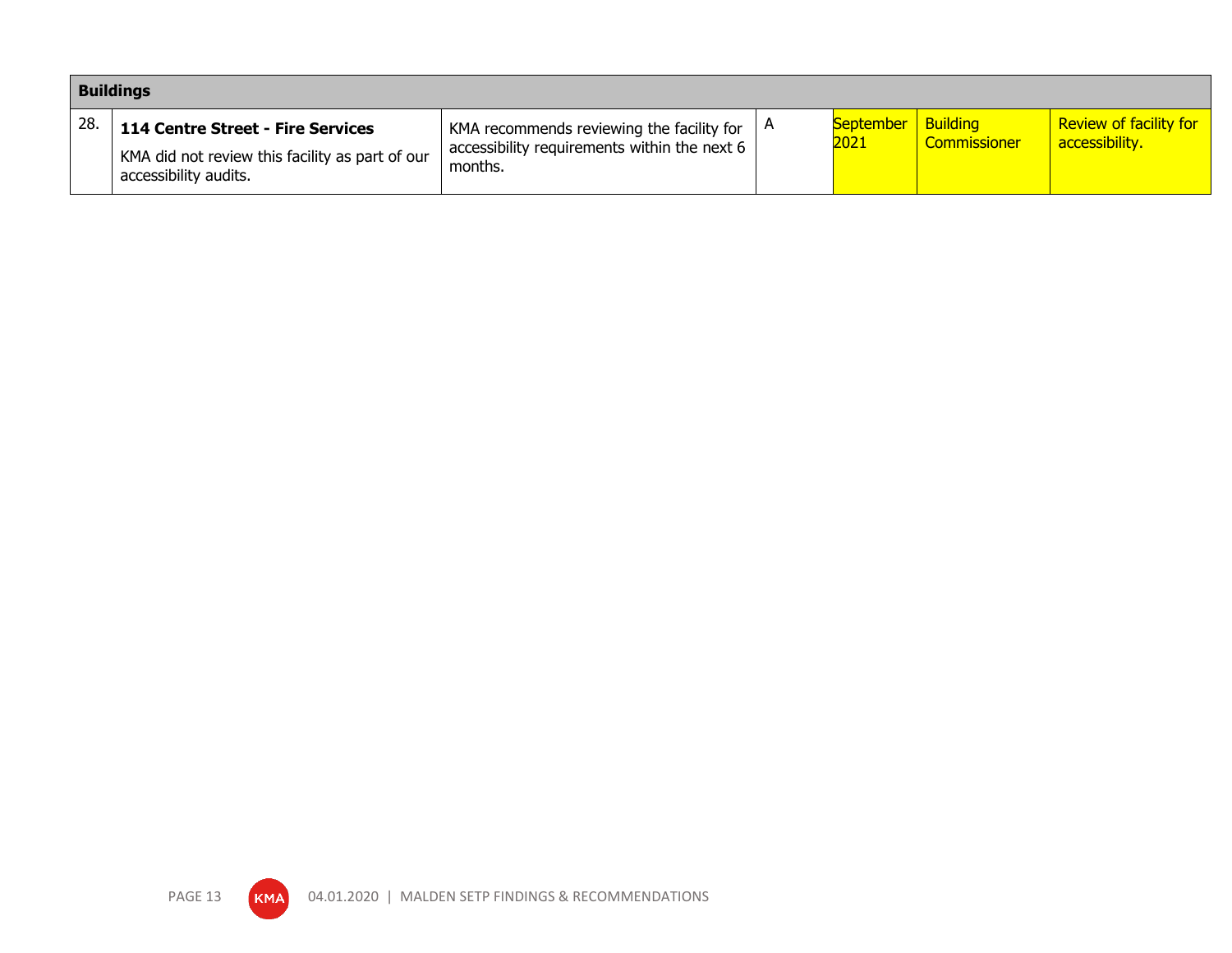| 29. | <b>City Hall</b>                                                                                                                                                                                                                                                                                                                         | Due to the high traffic of City Hall and the                                                                                        | $\mathsf C$                    | 2022 to<br>2025 | <b>Building</b>                           | <b>Items identified that</b>                                                                                                                                                                             |
|-----|------------------------------------------------------------------------------------------------------------------------------------------------------------------------------------------------------------------------------------------------------------------------------------------------------------------------------------------|-------------------------------------------------------------------------------------------------------------------------------------|--------------------------------|-----------------|-------------------------------------------|----------------------------------------------------------------------------------------------------------------------------------------------------------------------------------------------------------|
|     | Principal barriers identified include:                                                                                                                                                                                                                                                                                                   | fact that it was recently constructed, KMA<br>recommends mitigating all the barriers<br>identified in the audit report.             |                                |                 | Commissioner,<br><b>Public Facilities</b> | can be mitigated in<br>the short term and<br>have a high level of<br>public use will be<br>addressed first.<br>Those that require<br>design and major<br>construction are<br>deferred to later<br>years. |
|     | • Tactile/ braille signage is mounted too high                                                                                                                                                                                                                                                                                           |                                                                                                                                     |                                |                 | Director,<br>Controller, and              |                                                                                                                                                                                                          |
|     | • Glass doors lack the required minimum 10"<br>of smooth surface along the bottom of the<br>push side                                                                                                                                                                                                                                    | In the more immediate future consider<br>raising the tactile/ braille signage, installing<br>kick plates at glass doors, replacing/ | B                              |                 | outside vendors<br>and contractors        |                                                                                                                                                                                                          |
|     | • Bathroom hand dryers protrude into the<br>circulation space                                                                                                                                                                                                                                                                            | relocating the bathroom hand dryers,<br>modifying the multiuser toilet rooms, and                                                   | lowering the service counters. |                 |                                           |                                                                                                                                                                                                          |
|     | • Some thresholds are too high                                                                                                                                                                                                                                                                                                           |                                                                                                                                     |                                |                 |                                           |                                                                                                                                                                                                          |
|     | • The multiuser toilet rooms have entry<br>doors that are too heavy, dispensers that<br>obstruct required door maneuvering<br>clearances, and accessible stall doors that<br>lack the required maneuvering clearances.                                                                                                                   |                                                                                                                                     |                                |                 |                                           |                                                                                                                                                                                                          |
|     | • Service counters are mounted too high                                                                                                                                                                                                                                                                                                  |                                                                                                                                     |                                |                 |                                           |                                                                                                                                                                                                          |
|     | • The toilet room near the Mayor's Office<br>lacks the required clearance at the toilet, the<br>door is too heavy, and the sink clear floor<br>space is obstructed.                                                                                                                                                                      |                                                                                                                                     |                                |                 |                                           |                                                                                                                                                                                                          |
|     | • The fourth-floor deck has a door that lacks<br>the required maneuvering clearance.                                                                                                                                                                                                                                                     |                                                                                                                                     |                                |                 |                                           |                                                                                                                                                                                                          |
|     | • The Wellness Room on the 5th Floor has<br>toilets that lack the required clearance,<br>showers that lack the required clearance,<br>mirrors mounted too high, shower rooms<br>that lack turning space, door maneuvering<br>clearances, tactile/ braille signage, headroom<br>at the shower curtain, and compliant shower<br>grab bars. |                                                                                                                                     |                                |                 |                                           |                                                                                                                                                                                                          |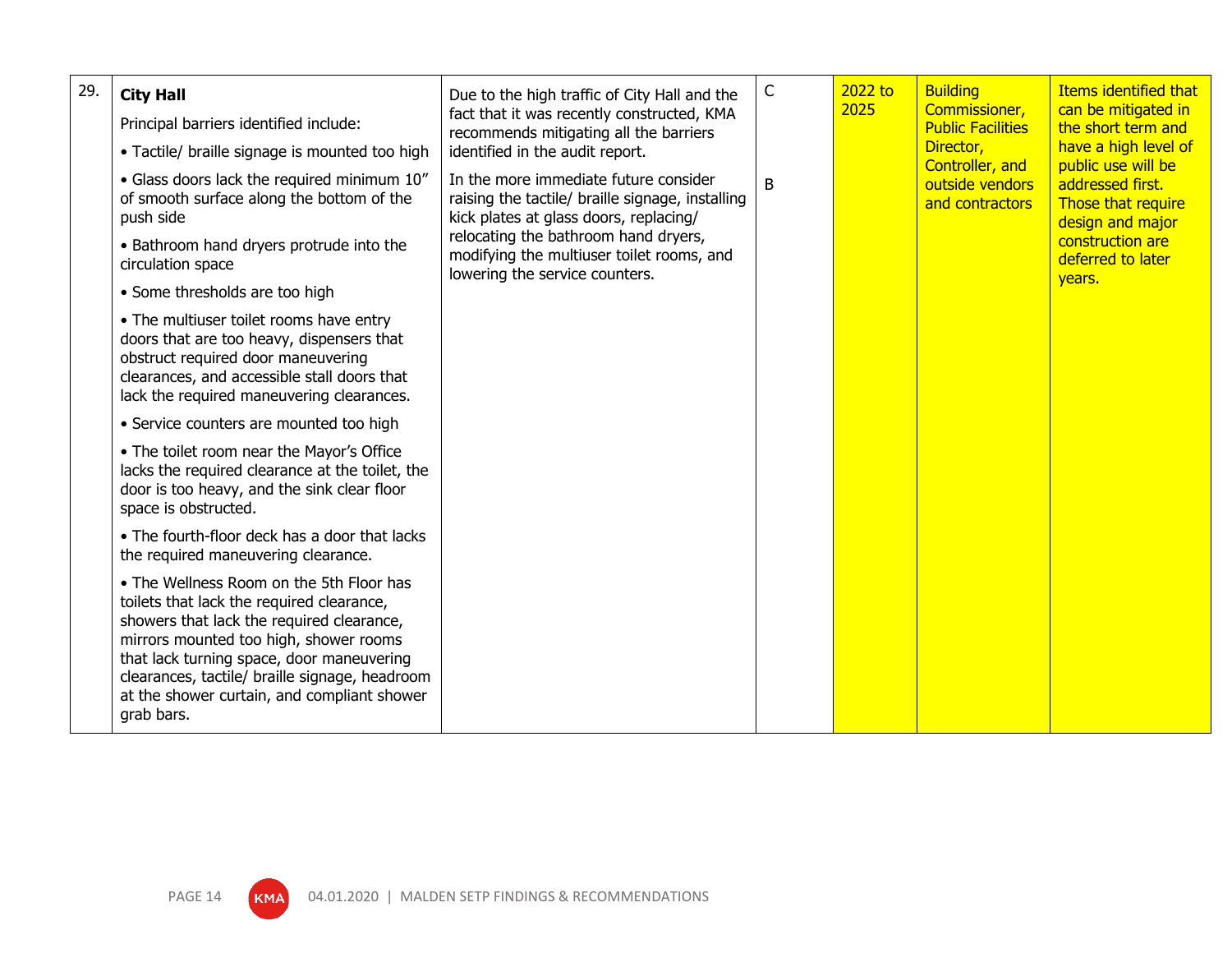| 30. | <b>City Yards (Public Works)</b><br>The principal barriers identified include:<br>• Lack of accessible parking<br>• The public entry door is not located on an<br>accessible route, due to the slopes, and lacks<br>level door maneuvering clearances.<br>• The mail slot at the public entry door is too<br>high.<br>• The threshold at the entry vestibule is too<br>high.<br>• The reception bell and desk are too high.<br>• The door at the stairwell along the<br>accessible route to the toilet rooms and<br>employee breakroom lacks the required<br>maneuvering clearances.<br>• The multiuser toilet rooms lack accessible<br>elements.<br>• The employee entry door is not accessible<br>due to the step.<br>• The employee breakroom table lacks the<br>required knee clearance. | Recommendation: Due to the relatively<br>low traffic of this building and limited<br>public access, KMA recommends<br>prioritizing mitigations to the areas open to<br>the public. KMA recommends mitigating all<br>other barriers identified in the audit report<br>as part of routine maintenance, planned<br>alterations or in response to a specific<br>request and as City budget permits. | D | 2026 | <b>Building</b><br>Commissioner,<br><b>Public Facilities</b><br>Director, City<br>Engineer, DPW<br>Director,<br>Controller, and<br>outside vendors<br>and contractors | <b>Items identified that</b><br>can be mitigated in<br>the short term and<br>have a high level of<br>public use will be<br>addressed first.<br>Those that require<br>design and major<br>construction are<br>deferred to later<br>years and depend<br>on budget<br>constraints. Any<br>work will be in<br>coordination with<br>the Malden River<br>Works project. It is<br>envisioned as a two-<br>part project, one<br>phase involving the<br>redesign of the DPW<br>site. |
|-----|----------------------------------------------------------------------------------------------------------------------------------------------------------------------------------------------------------------------------------------------------------------------------------------------------------------------------------------------------------------------------------------------------------------------------------------------------------------------------------------------------------------------------------------------------------------------------------------------------------------------------------------------------------------------------------------------------------------------------------------------------------------------------------------------|-------------------------------------------------------------------------------------------------------------------------------------------------------------------------------------------------------------------------------------------------------------------------------------------------------------------------------------------------------------------------------------------------|---|------|-----------------------------------------------------------------------------------------------------------------------------------------------------------------------|-----------------------------------------------------------------------------------------------------------------------------------------------------------------------------------------------------------------------------------------------------------------------------------------------------------------------------------------------------------------------------------------------------------------------------------------------------------------------------|
|-----|----------------------------------------------------------------------------------------------------------------------------------------------------------------------------------------------------------------------------------------------------------------------------------------------------------------------------------------------------------------------------------------------------------------------------------------------------------------------------------------------------------------------------------------------------------------------------------------------------------------------------------------------------------------------------------------------------------------------------------------------------------------------------------------------|-------------------------------------------------------------------------------------------------------------------------------------------------------------------------------------------------------------------------------------------------------------------------------------------------------------------------------------------------------------------------------------------------|---|------|-----------------------------------------------------------------------------------------------------------------------------------------------------------------------|-----------------------------------------------------------------------------------------------------------------------------------------------------------------------------------------------------------------------------------------------------------------------------------------------------------------------------------------------------------------------------------------------------------------------------------------------------------------------------|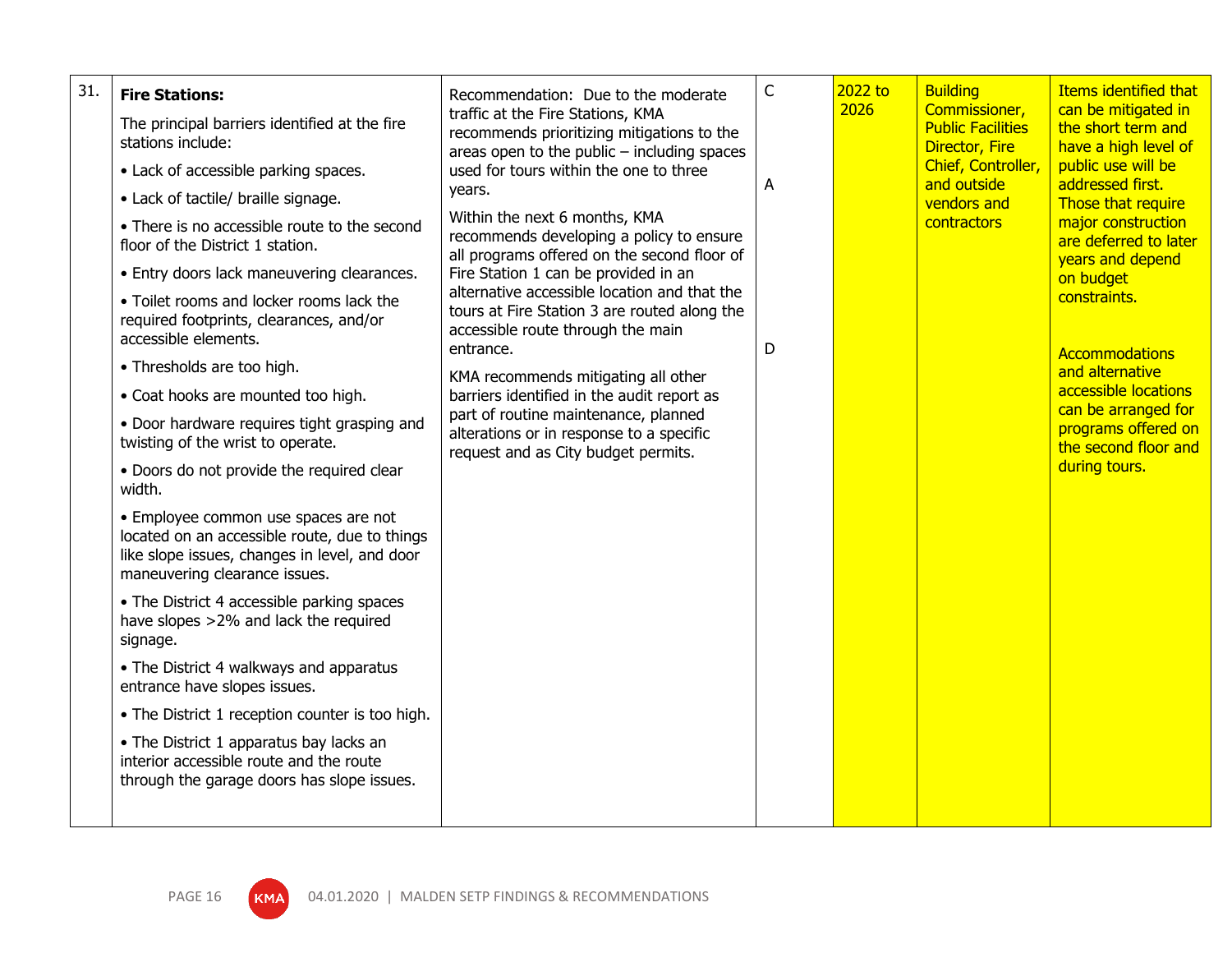|     | • The employee kitchens lack knee clearance<br>for a forward approach at the sink, controls<br>are mounted too high, lack accessible<br>seating, and not enough storage is provided<br>within an accessible reach range.<br>• There is a change in level $>1/4$ " vertical at<br>the District 3 apparatus bay, which is used<br>by the public for tours.<br>• The District 4 drinking fountain lacks knee<br>clearance for a forward approach and is not<br>a hi-lo type. |                                                                                        |   |               |                                  |                                                     |
|-----|---------------------------------------------------------------------------------------------------------------------------------------------------------------------------------------------------------------------------------------------------------------------------------------------------------------------------------------------------------------------------------------------------------------------------------------------------------------------------|----------------------------------------------------------------------------------------|---|---------------|----------------------------------|-----------------------------------------------------|
| 32. | <b>Forest Dale Cemetery Office</b>                                                                                                                                                                                                                                                                                                                                                                                                                                        | Due to the moderate traffic at the Forest                                              | D | March<br>2026 | <b>Building</b><br>Commissioner, | <b>Items identified that</b><br>can be mitigated in |
|     | The principal barriers identified include:                                                                                                                                                                                                                                                                                                                                                                                                                                | Dale Cemetery Offices and Garage, KMA<br>recommends mitigating all the barriers        |   |               | <b>Public Facilities</b>         | the short term will                                 |
|     | • Lack of accessible parking.                                                                                                                                                                                                                                                                                                                                                                                                                                             | identified in the audit report within the                                              |   |               | Director, City<br>Engineer,      | be addressed in the<br>next 3 years. Those          |
|     | • Lack of accessible entrances.                                                                                                                                                                                                                                                                                                                                                                                                                                           | next three to five years. KMA recommends<br>prioritizing the areas open to the public, |   |               | <b>Cemetery</b>                  | that require design                                 |
|     | • Lack of tactile/ braille signage.                                                                                                                                                                                                                                                                                                                                                                                                                                       | especially the exterior areas due to their                                             |   |               | Director and<br><b>Board of</b>  | and major<br>construction are                       |
|     | • Door hardware requires tight grasping and<br>twisting of the wrist to operate.                                                                                                                                                                                                                                                                                                                                                                                          | high visibility.                                                                       |   |               | Trustees,<br>Controller, and     | deferred to later<br>years and depend               |
|     | • The toilet rooms lack the required footprint                                                                                                                                                                                                                                                                                                                                                                                                                            |                                                                                        |   |               | outside vendors                  | on budget                                           |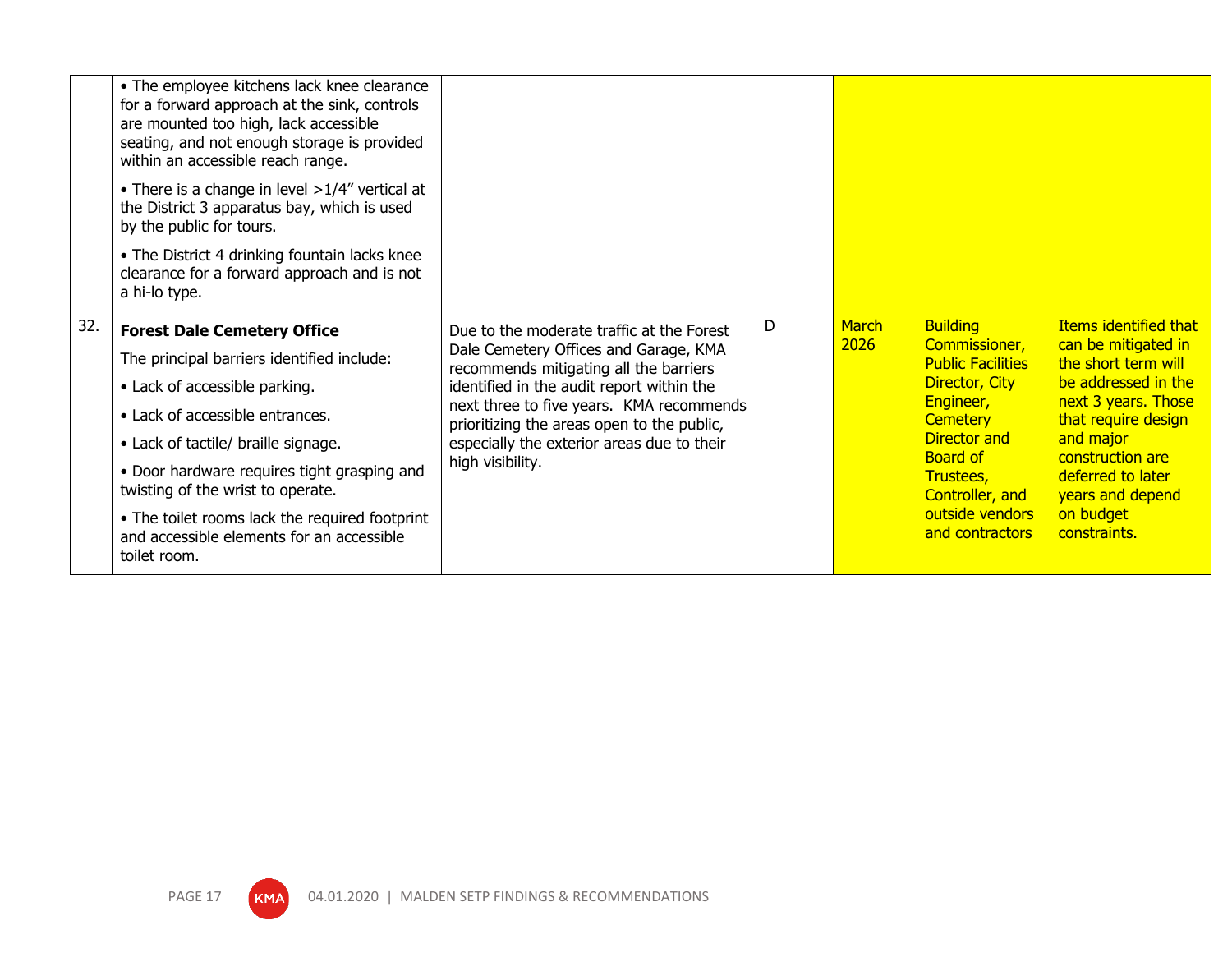| 33. | <b>Parking Department</b>                                                                                                          | Due to the high traffic at the Parking                                                                                                                                                                                  | B | 2022 to                                         | <b>Building</b>                                                                     | <b>Items identified that</b>                  |                 |
|-----|------------------------------------------------------------------------------------------------------------------------------------|-------------------------------------------------------------------------------------------------------------------------------------------------------------------------------------------------------------------------|---|-------------------------------------------------|-------------------------------------------------------------------------------------|-----------------------------------------------|-----------------|
|     | The principal barriers identified include:                                                                                         | Department, KMA recommends mitigating<br>all the barriers identified in the audit<br>report. KMA recommends prioritizing the<br>areas open to the public, especially the<br>parking areas due to their high visibility. |   | 2024                                            | Commissioner,<br><b>Public Facilities</b><br>Director, Parking<br><b>Department</b> | can be mitigated in<br>the short term and     |                 |
|     | • Accessible parking spaces lack an access<br>aisle.                                                                               |                                                                                                                                                                                                                         |   |                                                 |                                                                                     | have a high level of<br>public use will be    |                 |
|     | • The accessible route from the accessible<br>parking to the entrance has cross slopes<br>$>2\%$ .                                 |                                                                                                                                                                                                                         |   | Director,<br>Controller, and<br>outside vendors |                                                                                     |                                               | and contractors |
|     | • The curb ramp is too steep.                                                                                                      |                                                                                                                                                                                                                         |   |                                                 |                                                                                     | years and depend<br>on budget<br>constraints. |                 |
|     | • The entrance ramp is too steep, lacks a 60"<br>landing at the bottom, lacks edge protection,<br>and has abrupt changes in level. |                                                                                                                                                                                                                         |   |                                                 |                                                                                     |                                               |                 |
|     | • Several doors lack the required<br>maneuvering clearances.                                                                       |                                                                                                                                                                                                                         |   |                                                 |                                                                                     |                                               |                 |
|     | • The sidewalk entrance door has a threshold<br>too is too high.                                                                   |                                                                                                                                                                                                                         |   |                                                 |                                                                                     |                                               |                 |
|     | • The drop box and doorbell are too high.                                                                                          |                                                                                                                                                                                                                         |   |                                                 |                                                                                     |                                               |                 |
|     | • The entrance to the Parking Department<br>lacks a level landing and is too heavy.                                                |                                                                                                                                                                                                                         |   |                                                 |                                                                                     |                                               |                 |
|     | • Office door hardware requires tight<br>grasping and twisting of the wrist to operate.                                            |                                                                                                                                                                                                                         |   |                                                 |                                                                                     |                                               |                 |
|     | • Office door glazed panels are too high.                                                                                          |                                                                                                                                                                                                                         |   |                                                 |                                                                                     |                                               |                 |
|     | • TVs and hand sanitizers protrude into the<br>circulation space.                                                                  |                                                                                                                                                                                                                         |   |                                                 |                                                                                     |                                               |                 |
|     | • Accessible elements in the toilet rooms are<br>missing and/ or not mounted in the correct<br>locations.                          |                                                                                                                                                                                                                         |   |                                                 |                                                                                     |                                               |                 |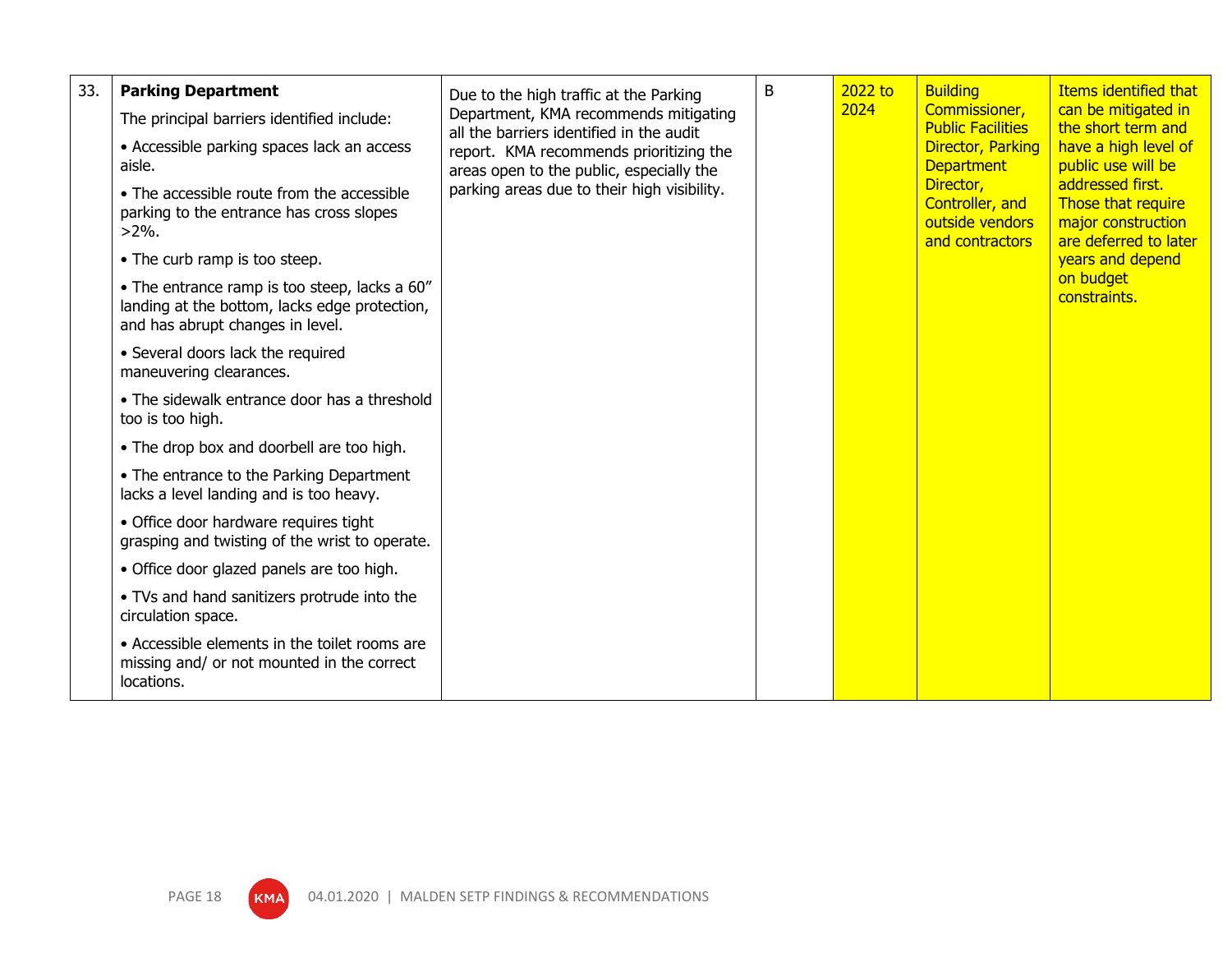| 34. | <b>Police Headquarters</b><br>Principal barriers identified include:<br>• Accessible parking spaces have slopes<br>>2% and lack signage.<br>• There are no designated accessible visitor<br>or safe exchange spaces.<br>• Some thresholds are too high and/ or not<br>beveled at maximum 1:2.<br>• The entry door automatic door openers<br>were not operational at the time of KMA's<br>audit.<br>• The employee entry door lacks the required<br>maneuvering clearances.<br>• Signage is mounted too low and the braille<br>is not in the correct location.<br>• Hand sanitizer stations are mounted too<br>high.<br>• Tables lack accessible seating spaces.<br>• The conference room has controls mounted<br>too high, and the lectern is not accessible.<br>· Floors lack 'hi' drinking fountains.<br>• The existing drinking fountains are<br>mounted too low and protrude into the<br>circulation space.<br>• Toilet rooms have accessible elements that<br>are missing and/ or not mounted in correct<br>locations. Additionally, some toilet rooms<br>lack door maneuvering clearances. | The public may need to access the juvenile<br>jail cell, providing at least one fully<br>accessible juvenile jail cell is essential.<br>KMA recommends developing a policy to<br>ensure a juvenile cell can be provided as<br>need in the existing accessible men's/<br>women's cells. Ensure information on the<br>accessible juvenile jail cell is properly<br>disseminated within the next 6 months.<br>Since the mitigations noted in the audit<br>report for the areas accessed by the public<br>are relatively minor and the building was<br>recently constructed, KMA recommends<br>mitigating them within the next year. | A<br>B | 2022 to<br>2025 | <b>Building</b><br>Commissioner,<br><b>Public Facilities</b><br><b>Director, Police</b><br>Chief, Controller,<br>and outside<br>vendors and<br>contractors | <b>The Police Station</b><br>already has the<br>required juvenile jail<br>cell as well as an<br>accessible cell.<br>The other items<br>identified that can<br>be mitigated in the<br>short term and have<br>a high level of public<br>use will be<br>addressed first.<br>Those that require<br>major construction<br>are deferred to later<br>years and depend<br>on budget<br>constraints. |
|-----|--------------------------------------------------------------------------------------------------------------------------------------------------------------------------------------------------------------------------------------------------------------------------------------------------------------------------------------------------------------------------------------------------------------------------------------------------------------------------------------------------------------------------------------------------------------------------------------------------------------------------------------------------------------------------------------------------------------------------------------------------------------------------------------------------------------------------------------------------------------------------------------------------------------------------------------------------------------------------------------------------------------------------------------------------------------------------------------------------|----------------------------------------------------------------------------------------------------------------------------------------------------------------------------------------------------------------------------------------------------------------------------------------------------------------------------------------------------------------------------------------------------------------------------------------------------------------------------------------------------------------------------------------------------------------------------------------------------------------------------------|--------|-----------------|------------------------------------------------------------------------------------------------------------------------------------------------------------|---------------------------------------------------------------------------------------------------------------------------------------------------------------------------------------------------------------------------------------------------------------------------------------------------------------------------------------------------------------------------------------------|
|     | • The processing area lacks the required<br>door maneuvering clearances at the<br>vestibule, has slopes along the accessible                                                                                                                                                                                                                                                                                                                                                                                                                                                                                                                                                                                                                                                                                                                                                                                                                                                                                                                                                                     |                                                                                                                                                                                                                                                                                                                                                                                                                                                                                                                                                                                                                                  |        |                 |                                                                                                                                                            |                                                                                                                                                                                                                                                                                                                                                                                             |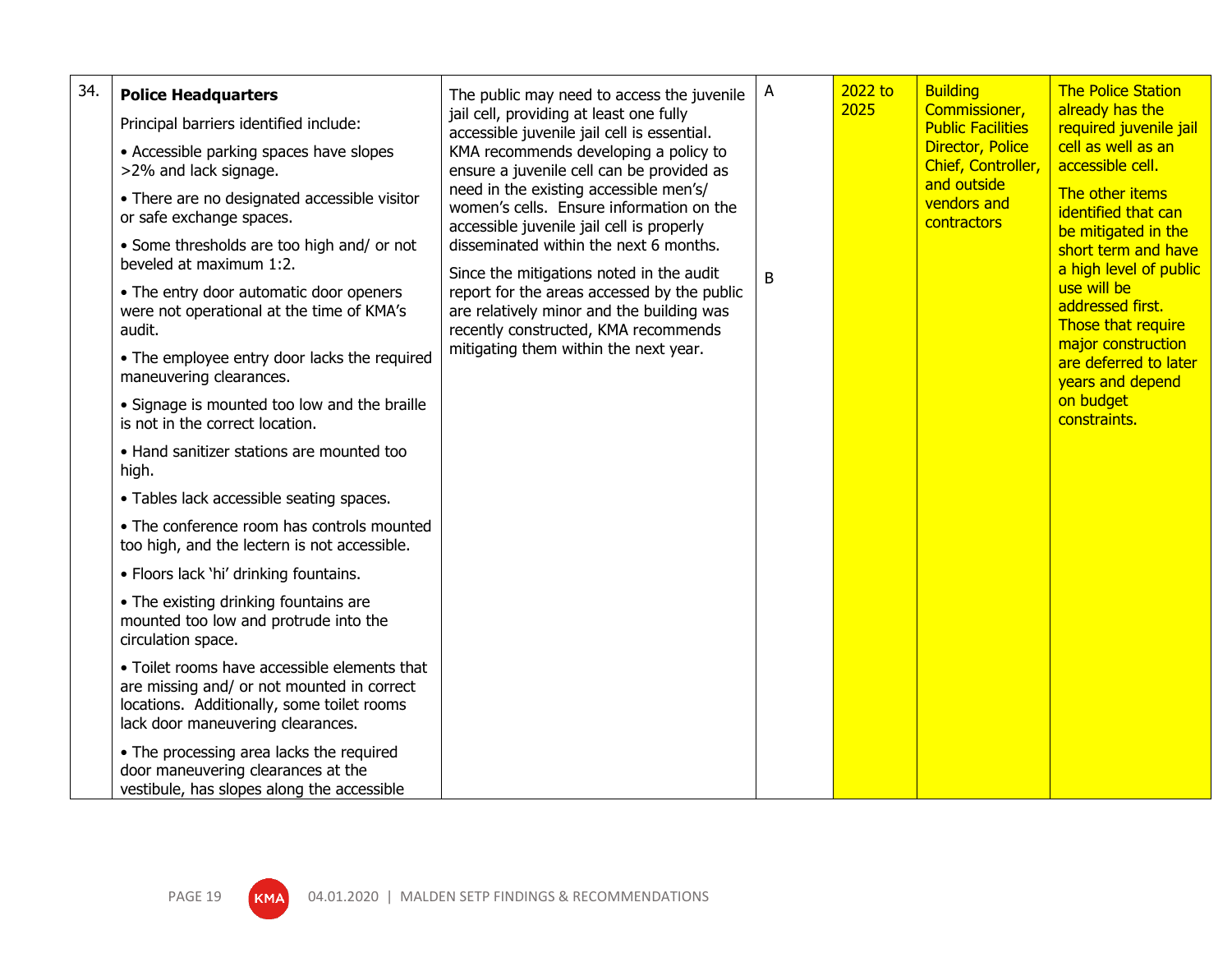| route due to the drain, and lacks an<br>accessible bench.                                                                                                                                |  |  |  |
|------------------------------------------------------------------------------------------------------------------------------------------------------------------------------------------|--|--|--|
| • There are no accessible juvenile cells.                                                                                                                                                |  |  |  |
| • Accessible cell and employee holding area<br>toilet room sinks and flush controls require<br>more than 5lbs of force to operate.                                                       |  |  |  |
| • The employee breakroom has controls<br>mounted too high, lacks the required knee<br>space at the sink, and lacks the minimum<br>amount of storage within an accessible reach<br>range. |  |  |  |
| • The accessible route to the elevator is too<br>narrow.                                                                                                                                 |  |  |  |
| • Employee locker rooms have accessible<br>elements that are missing and/ or not<br>mounted in correct locations.                                                                        |  |  |  |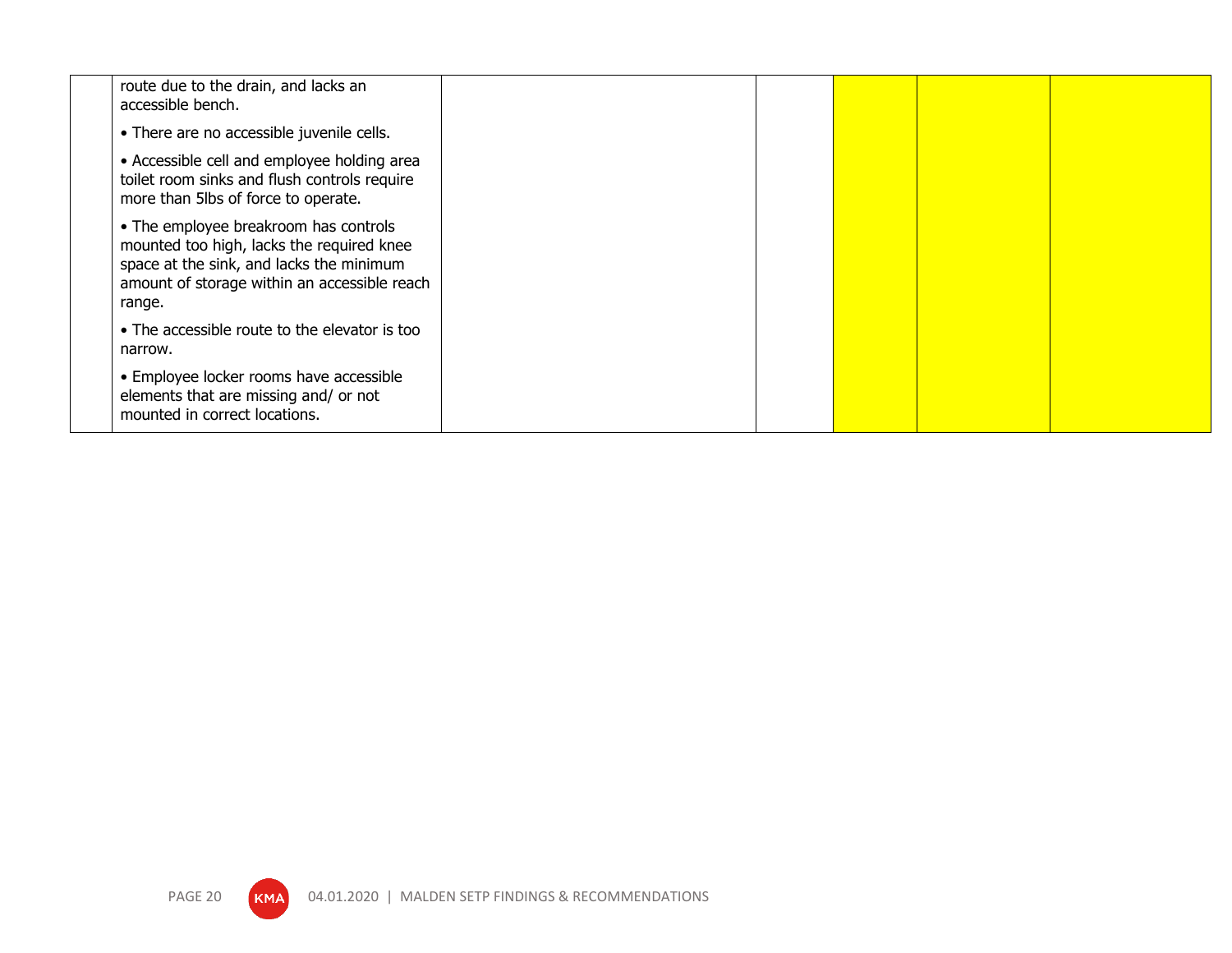| 35. | <b>Polling Locations</b>                                                                                                                                  | KMA strongly recommends a review of the                                             | A | <b>Building</b>                                                         | <b>All polling locations</b>                                                                    |
|-----|-----------------------------------------------------------------------------------------------------------------------------------------------------------|-------------------------------------------------------------------------------------|---|-------------------------------------------------------------------------|-------------------------------------------------------------------------------------------------|
|     | According to the City's website, voting takes<br>place at the following locations (some of<br>which were not reviewed as part of our<br>facility audits): | voting locations that were not previously<br>reviewed for accessibility compliance. |   | Commissioner,<br><b>City Clerk, ADA</b><br>Compliance<br><b>Officer</b> | will be assessed for<br>accessibility and<br>adaptions and<br>accommodations<br>made as needed. |
|     | • Ferryway School                                                                                                                                         |                                                                                     |   |                                                                         |                                                                                                 |
|     | • 89 Pearl Street Community Room (Malden<br>Housing Authority) – not audited                                                                              |                                                                                     |   |                                                                         |                                                                                                 |
|     | • Irish American Club – not audited                                                                                                                       |                                                                                     |   |                                                                         |                                                                                                 |
|     | • Beebe School Gym and Music Room                                                                                                                         |                                                                                     |   |                                                                         |                                                                                                 |
|     | • Early Learning Center Gym                                                                                                                               |                                                                                     |   |                                                                         |                                                                                                 |
|     | • Senior Center Auditorium                                                                                                                                |                                                                                     |   |                                                                         |                                                                                                 |
|     | • Salemwood School                                                                                                                                        |                                                                                     |   |                                                                         |                                                                                                 |
|     | • Forestdale School                                                                                                                                       |                                                                                     |   |                                                                         |                                                                                                 |
|     | • MVR Charter School Multipurpose Room -<br>not audited                                                                                                   |                                                                                     |   |                                                                         |                                                                                                 |
|     | • 630 Salem Street Community Room<br>(Malden Housing Authority) - not audited                                                                             |                                                                                     |   |                                                                         |                                                                                                 |
|     | • Suffolk Manor Community Room - not<br>audited                                                                                                           |                                                                                     |   |                                                                         |                                                                                                 |
|     | • Linden School                                                                                                                                           |                                                                                     |   |                                                                         |                                                                                                 |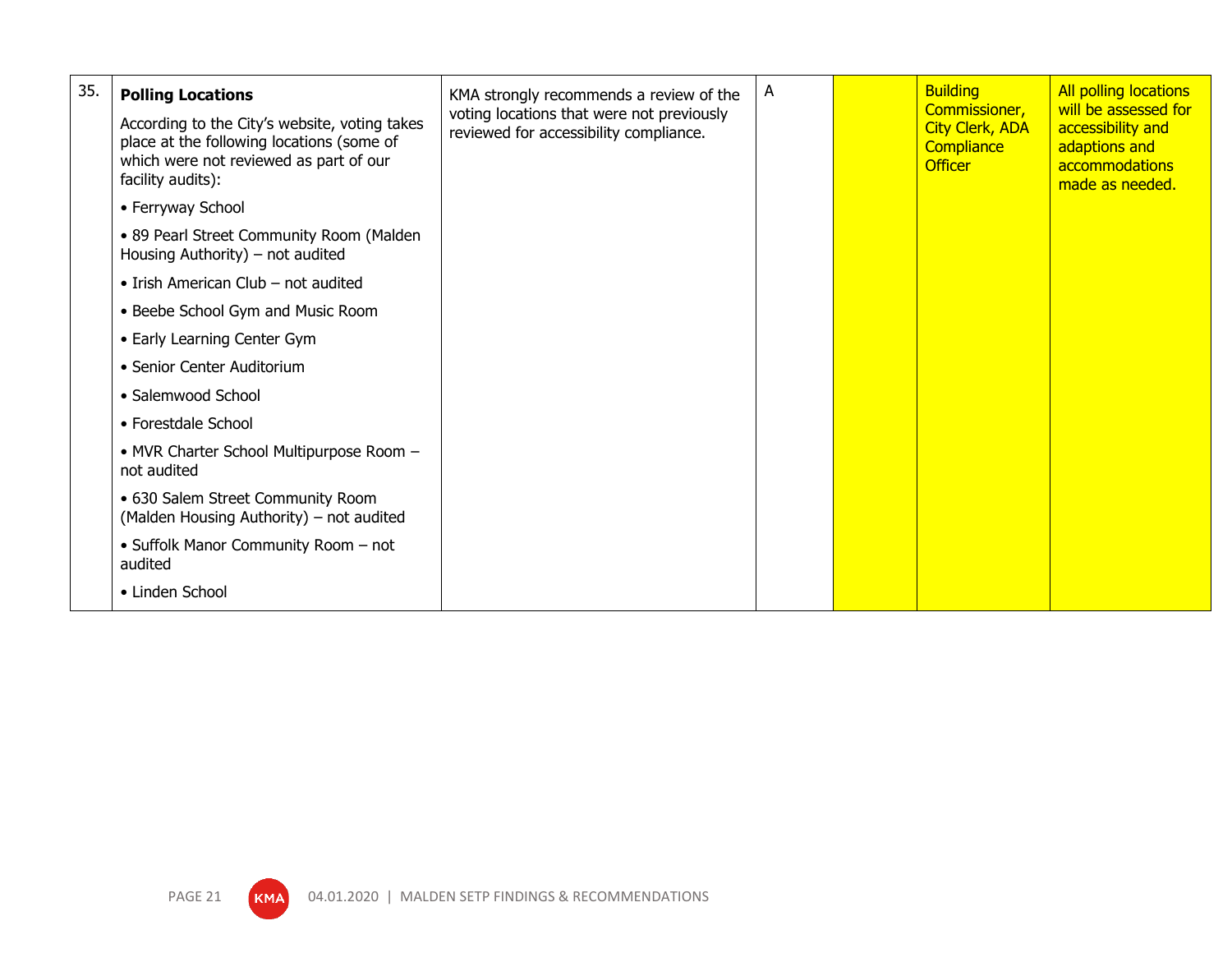| 36. | <b>Public Facilities Workshop</b><br>Principal barriers identified include:<br>• Lack of accessible parking<br>• Lack of accessible entrances.<br>• Lack of accessible toilet rooms. | Due to the relatively low traffic of this<br>building and no public access, KMA<br>recommends mitigating barriers identified<br>in the audit report as part of routine<br>maintenance, planned alterations or in<br>response to a specific request and as City<br>budget permits within the next three to<br>five years. | D | March<br>2026 | <b>Building</b><br>Commissioner,<br><b>Public Facilities</b><br>Director,<br>Controller, and<br>outside vendors<br>and contractors | This facility currently<br>has no public<br>access. The items<br>identified that can<br>be mitigated in the<br>short term will be<br>addressed first if use<br>of the building<br>changes. Those that<br>require major<br>construction are<br>deferred to later<br>years and depend<br>on use of the<br>building and budget<br>constraints. |
|-----|--------------------------------------------------------------------------------------------------------------------------------------------------------------------------------------|--------------------------------------------------------------------------------------------------------------------------------------------------------------------------------------------------------------------------------------------------------------------------------------------------------------------------|---|---------------|------------------------------------------------------------------------------------------------------------------------------------|---------------------------------------------------------------------------------------------------------------------------------------------------------------------------------------------------------------------------------------------------------------------------------------------------------------------------------------------|
|-----|--------------------------------------------------------------------------------------------------------------------------------------------------------------------------------------|--------------------------------------------------------------------------------------------------------------------------------------------------------------------------------------------------------------------------------------------------------------------------------------------------------------------------|---|---------------|------------------------------------------------------------------------------------------------------------------------------------|---------------------------------------------------------------------------------------------------------------------------------------------------------------------------------------------------------------------------------------------------------------------------------------------------------------------------------------------|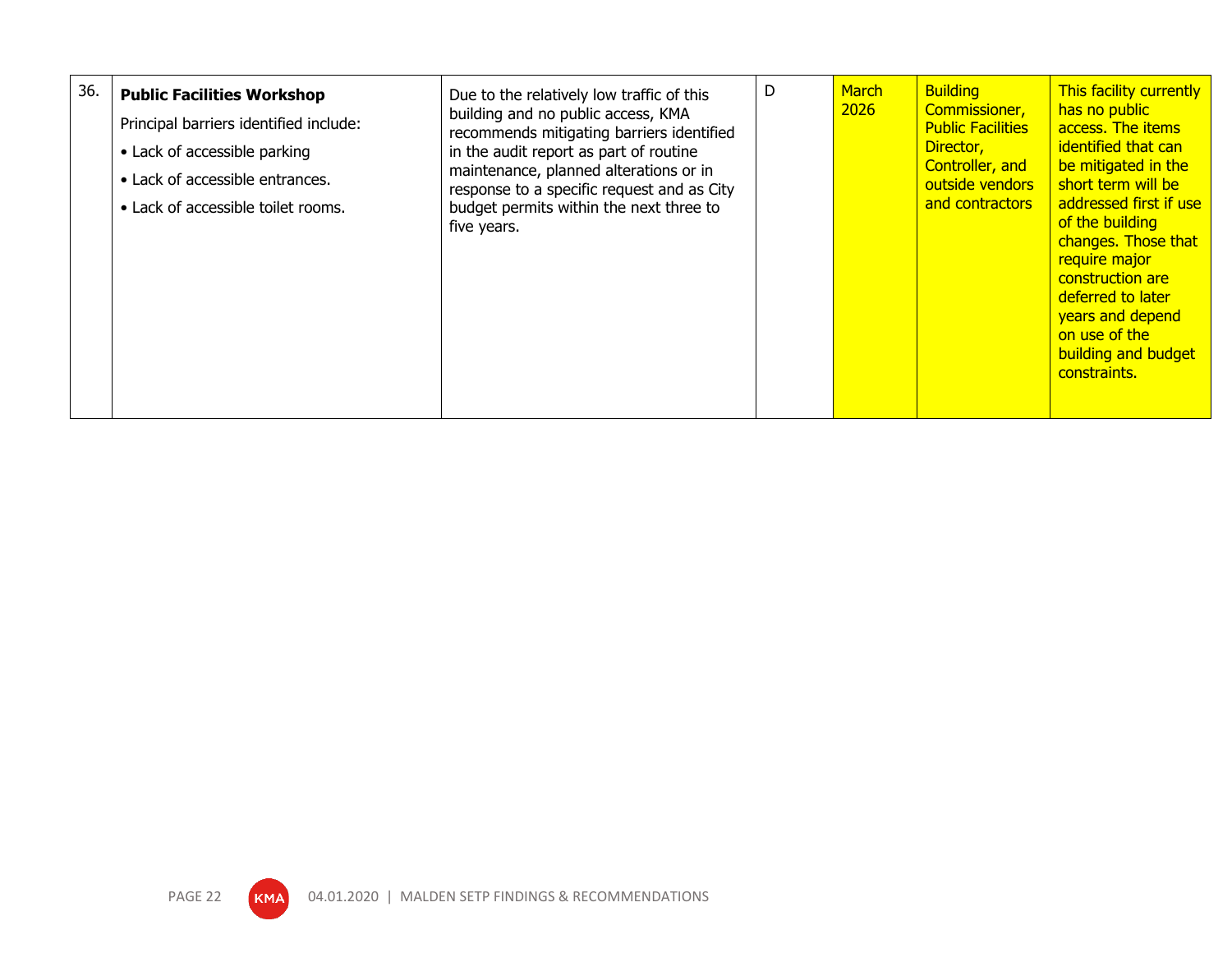| 37. | <b>Public Library</b><br>The principal barriers identified include:<br>• The main entrance lacks a level landing,<br>has controls mounted too high, and lacks a<br>door that provides minimum 32" of clear<br>width.<br>• Tactile/ braille signage is mounted too<br>high.<br>• Tables and desks lack the required knee<br>clearance for a forward approach.<br>• The information desk is mounted too high.<br>• The floor lacks hi-lo drinking fountains.<br>• Thresholds are too high.<br>• Toilet rooms have hand dryers that<br>protrude into the circulation space, and lack<br>some of the required door maneuvering<br>clearances.<br>• The program room sink is mounted too<br>high.<br>• The children's room toilet room has<br>accessible elements that are missing and/ or<br>mounted in incorrect locations.<br>• The Quiet Study Room door lacks the<br>required maneuvering clearances.<br>• The ramp to the special collections is too<br>steep, lacks a level landing, and lacks the<br>required handrail extensions.<br>• The meeting room stage is not located on<br>an accessible route. | Due to the high traffic of the Library, KMA<br>recommends mitigating all the barriers<br>identified in the audit report within the<br>next one to three years.<br>In the next year, KMA recommends<br>modifying the main entrance, lowering the<br>tactile/ braille signage, providing accessible<br>tables/ desks in each separate location,<br>designating the toilet rooms as unisex and<br>modify at least one per floor to be fully<br>accessible, and developing a policy that<br>ensures the public is not required to travel<br>along the inaccessible ramp or use the lift.<br>KMA understands the Library received a<br>grant in February 2020 to install automatic<br>doors at the entry. This project is<br>expected to be completed by the end of<br>2020 and would address some of the entry<br>concerns identified in our audit report.<br>KMA recommends completing a parking<br>study within the next 6 months to see<br>whether providing closer accessible<br>parking spaces at the Library is feasible. | $\mathsf C$<br>B<br>A | 2023 to<br>2026 | <b>Building</b><br>Commissioner,<br><b>Public Facilities</b><br>Director, Library<br>Director, Library<br><b>Board of</b><br><b>Trustees, and</b><br>outside vendors<br>and contractors | There have been<br>several recent<br>upgrades to areas of<br>the Library. The<br>items identified that<br>can be mitigated in<br>the short term will<br>be addressed first as<br><b>funding becomes</b><br>available. Those that<br>require major<br>construction are<br>deferred to later<br>years and depend<br>on budget<br>constraints and<br>whether they are<br>part of the<br>architecture of the<br>historic part of the<br>building.<br>Parking studies have<br>been completed of<br>the downtown.<br><b>Closer accessible</b><br>parking will be<br>reviewed. |
|-----|-------------------------------------------------------------------------------------------------------------------------------------------------------------------------------------------------------------------------------------------------------------------------------------------------------------------------------------------------------------------------------------------------------------------------------------------------------------------------------------------------------------------------------------------------------------------------------------------------------------------------------------------------------------------------------------------------------------------------------------------------------------------------------------------------------------------------------------------------------------------------------------------------------------------------------------------------------------------------------------------------------------------------------------------------------------------------------------------------------------|-----------------------------------------------------------------------------------------------------------------------------------------------------------------------------------------------------------------------------------------------------------------------------------------------------------------------------------------------------------------------------------------------------------------------------------------------------------------------------------------------------------------------------------------------------------------------------------------------------------------------------------------------------------------------------------------------------------------------------------------------------------------------------------------------------------------------------------------------------------------------------------------------------------------------------------------------------------------------------------------------------------------------------|-----------------------|-----------------|-----------------------------------------------------------------------------------------------------------------------------------------------------------------------------------------|-------------------------------------------------------------------------------------------------------------------------------------------------------------------------------------------------------------------------------------------------------------------------------------------------------------------------------------------------------------------------------------------------------------------------------------------------------------------------------------------------------------------------------------------------------------------------|
|     | • The vertical lift lacks a level landing and<br>the required door maneuvering clearances.                                                                                                                                                                                                                                                                                                                                                                                                                                                                                                                                                                                                                                                                                                                                                                                                                                                                                                                                                                                                                  |                                                                                                                                                                                                                                                                                                                                                                                                                                                                                                                                                                                                                                                                                                                                                                                                                                                                                                                                                                                                                             |                       |                 |                                                                                                                                                                                         |                                                                                                                                                                                                                                                                                                                                                                                                                                                                                                                                                                         |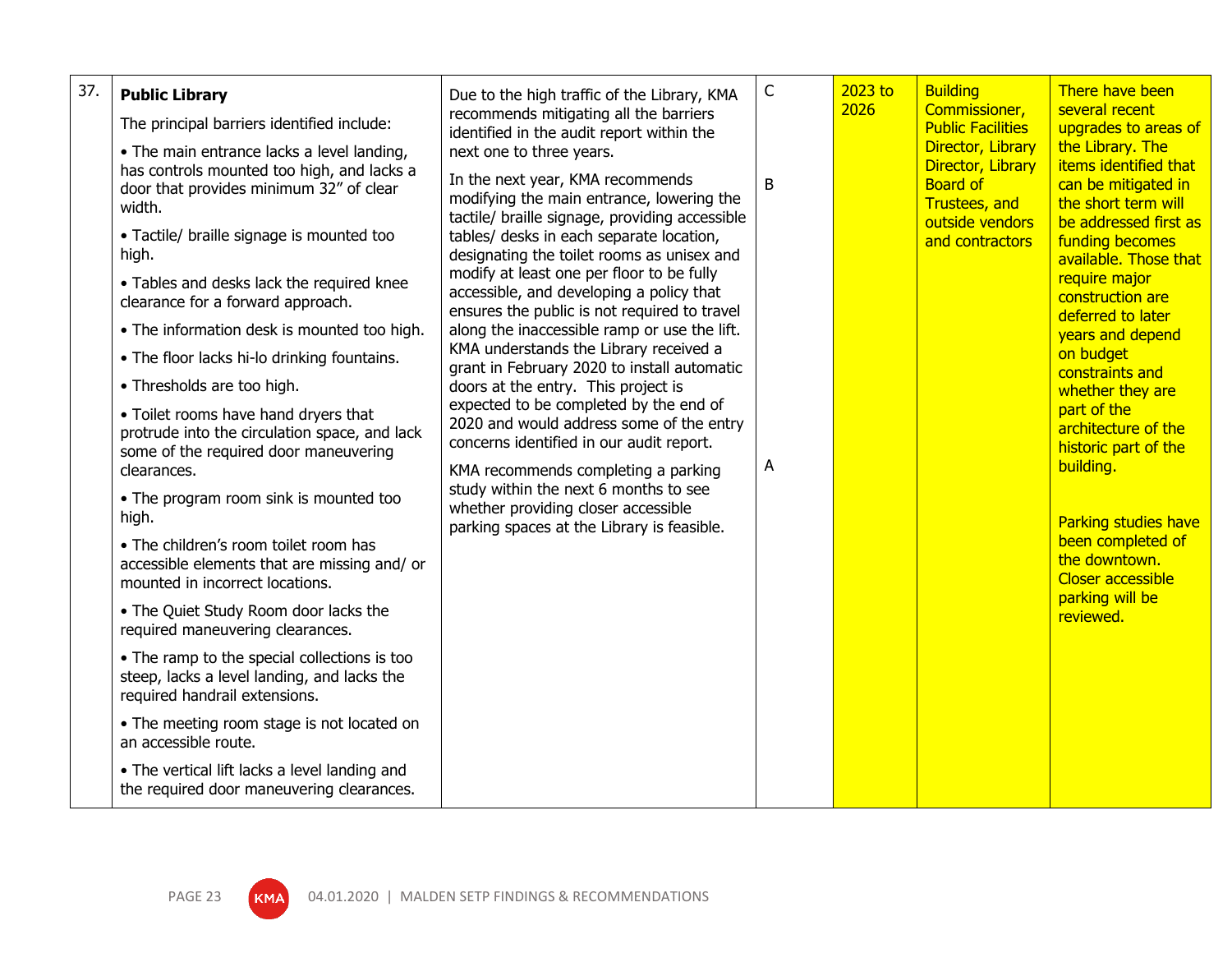| the accessible parking serving the Library<br>(although not owned by the Library) requires<br>extensive travel and is not accessible to<br>people with disabilities. |  |  |  |
|----------------------------------------------------------------------------------------------------------------------------------------------------------------------|--|--|--|
|----------------------------------------------------------------------------------------------------------------------------------------------------------------------|--|--|--|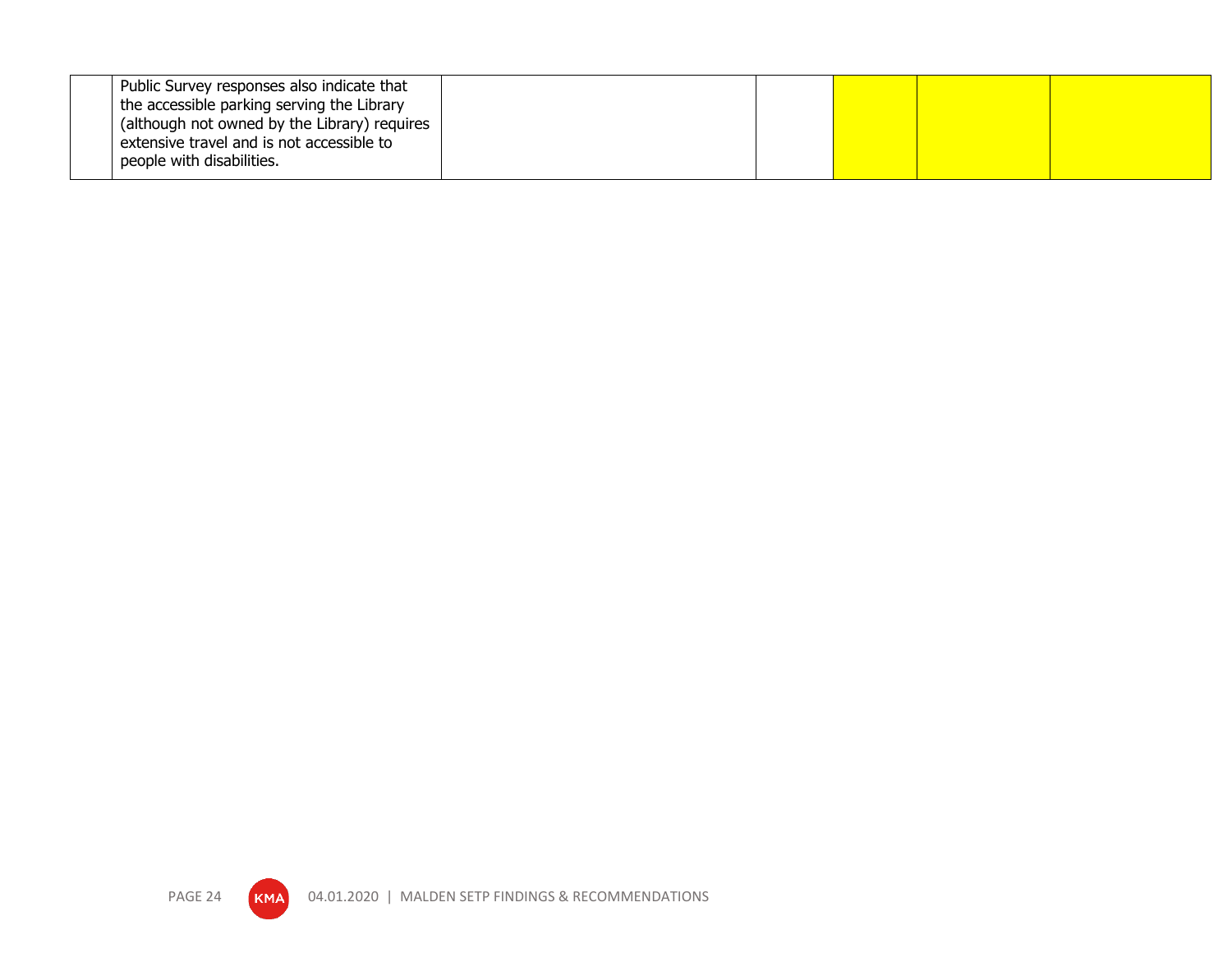| 38. | <b>Senior Community Center &amp; Teen</b><br><b>Center</b><br>Principal barriers identified include:<br>• The building lacks an accessible drop off<br>area.                 | Due to the high traffic of the Senior<br>Community Center and the age of its<br>intended users, KMA recommends<br>mitigating all the barriers identified in the<br>audit report within the next one to three<br>years.                                                                                                                                                                                                                | $\mathsf C$<br>B | <b>March</b><br>2022 to<br>2026 | <b>Building</b><br>Commissioner,<br><b>Public Facilities</b><br>Director, Senior<br><b>Center Director,</b><br><b>Teen Center</b><br>Director, | A policy and<br>directional signage<br>will be implemented<br>to notify public of<br>accessible<br>restrooms. Items<br>identified that can |  |
|-----|------------------------------------------------------------------------------------------------------------------------------------------------------------------------------|---------------------------------------------------------------------------------------------------------------------------------------------------------------------------------------------------------------------------------------------------------------------------------------------------------------------------------------------------------------------------------------------------------------------------------------|------------------|---------------------------------|------------------------------------------------------------------------------------------------------------------------------------------------|--------------------------------------------------------------------------------------------------------------------------------------------|--|
|     | • The curb ramp lacks a level landing.<br>• The accessible parking spaces have<br>signage mounted too low and slopes >2%.                                                    | KMA recommends prioritizing the exterior<br>parking, exterior accessible routes, and the<br>auditorium areas used for voting due to<br>their high visibility within the next year.                                                                                                                                                                                                                                                    |                  |                                 | Controller, and<br>outside vendors<br>and contractors                                                                                          | be mitigated in the<br>short term will be<br>addressed first.<br>Those that require                                                        |  |
|     | • The gym entrance lacks a level landing.<br>• The exterior walkway at the entrance on<br>Washington Street has cross slopes >2%.                                            | In the next six months, develop a policy<br>and provide directional signage at the<br>inaccessible toilet rooms to notify the                                                                                                                                                                                                                                                                                                         | A                |                                 |                                                                                                                                                | major construction<br>are deferred to later<br>years and depend<br>on budget                                                               |  |
|     | • Stairs lack the required extensions.<br>• Controls such as intercoms, information<br>centers, fire extinguisher boxes, and paper<br>towel dispensers are mounted too high. | public of the nearby accessible toilet rooms<br>and provide accessible tables in each<br>unique space with priority going to those<br>spaces with the highest use. Also consider<br>exploring how to provide more adjacent<br>accessible garage parking spaces, as there<br>have been complaints regarding the<br>distance to the building from the adjacent<br>garages. KMA does not believe these<br>garages are municipally owned. |                  |                                 |                                                                                                                                                | constraints.                                                                                                                               |  |
|     | • Interior doors lack the required minimum<br>10" of smooth surface along the bottom of<br>the push side and require > 5lbs of force to<br>open.                             |                                                                                                                                                                                                                                                                                                                                                                                                                                       |                  |                                 |                                                                                                                                                |                                                                                                                                            |  |
|     | • Tables and workstations lack the required<br>knee/ toe clearance below for a forward<br>approach.                                                                          |                                                                                                                                                                                                                                                                                                                                                                                                                                       |                  |                                 |                                                                                                                                                |                                                                                                                                            |  |
|     | • Drinking fountains are mounted too low<br>and protrude into the circulation space.                                                                                         |                                                                                                                                                                                                                                                                                                                                                                                                                                       |                  |                                 |                                                                                                                                                |                                                                                                                                            |  |
|     | • Toilet rooms have accessible elements that<br>are missing and/ or not mounted in correct<br>locations. Some toilet rooms lack the<br>required door maneuvering clearances. |                                                                                                                                                                                                                                                                                                                                                                                                                                       |                  |                                 |                                                                                                                                                |                                                                                                                                            |  |
|     | • The staff office toilet room and the dining<br>multiuser toilet room lack the required<br>footprint for an accessible toilet room.                                         |                                                                                                                                                                                                                                                                                                                                                                                                                                       |                  |                                 |                                                                                                                                                |                                                                                                                                            |  |
|     | • The auditorium has a ramp with some<br>minor non-compliant features, has stairs to                                                                                         |                                                                                                                                                                                                                                                                                                                                                                                                                                       |                  |                                 |                                                                                                                                                |                                                                                                                                            |  |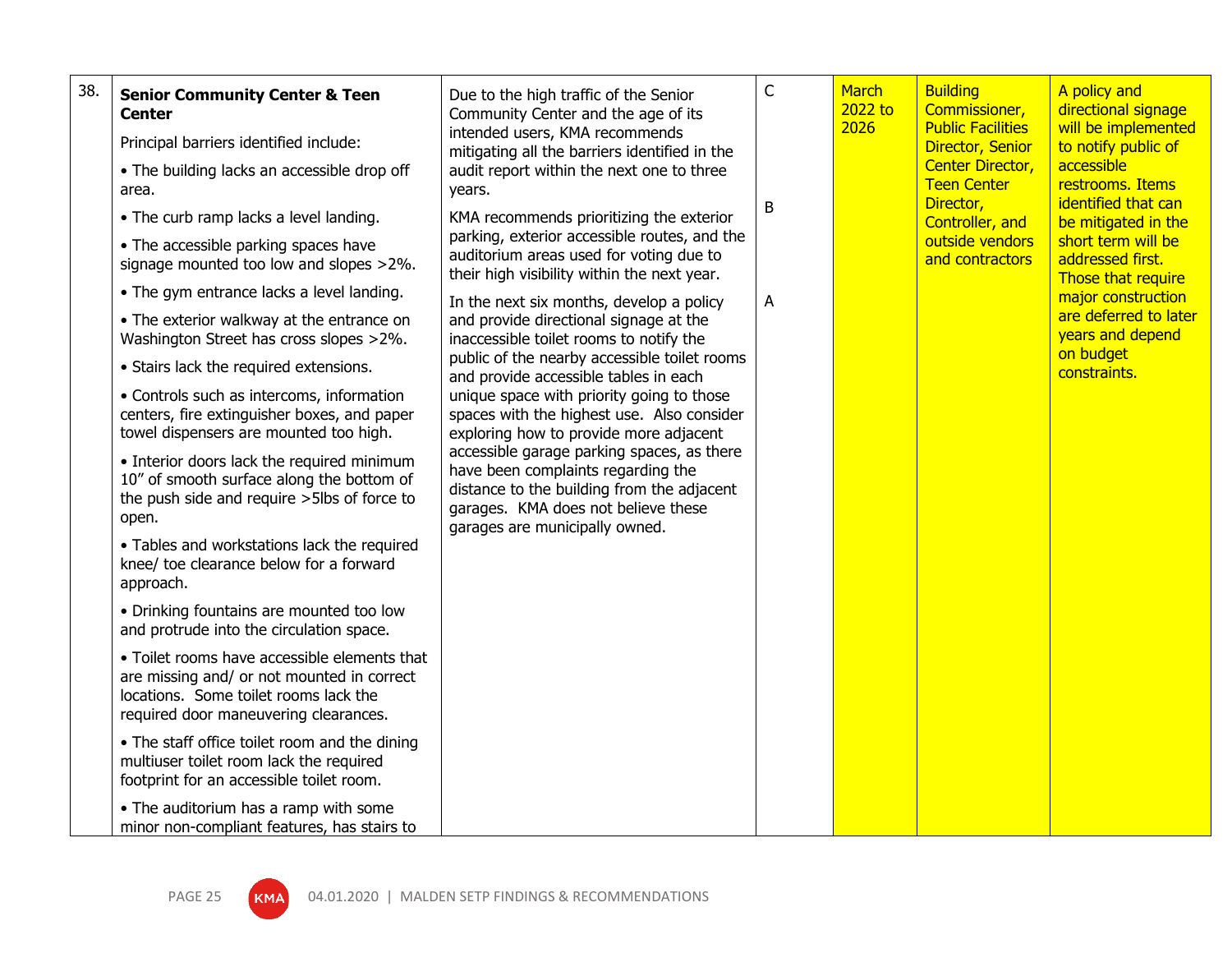|                     | the stage that lack handrails, has headroom<br>clearance issues at the angled walls, and has<br>ticket windows mounted too high.<br>• The arts and crafts room door lacks the<br>required maneuvering clearances.                                                                                                                                                                                                                                                                                                            |                                                                                                                                                                                                                                                                                                                                                                                                                                                                                                                                                                                                                                                                                                              |   |                 |                                                                                                                                                                                                                                     |                                                                                                                                                                  |
|---------------------|------------------------------------------------------------------------------------------------------------------------------------------------------------------------------------------------------------------------------------------------------------------------------------------------------------------------------------------------------------------------------------------------------------------------------------------------------------------------------------------------------------------------------|--------------------------------------------------------------------------------------------------------------------------------------------------------------------------------------------------------------------------------------------------------------------------------------------------------------------------------------------------------------------------------------------------------------------------------------------------------------------------------------------------------------------------------------------------------------------------------------------------------------------------------------------------------------------------------------------------------------|---|-----------------|-------------------------------------------------------------------------------------------------------------------------------------------------------------------------------------------------------------------------------------|------------------------------------------------------------------------------------------------------------------------------------------------------------------|
| <b>Parks</b><br>39. | <b>Parks</b><br>When provided, the parks lacked accessible<br>parking, accessible routes to amenity<br>features, and accessible seating.                                                                                                                                                                                                                                                                                                                                                                                     | Recommendation: KMA recommends<br>mitigating all the barriers identified in at<br>least one park per district within the next<br>one to three years with priority going to<br>the park that has the highest use/ traffic<br>and parks with unique amenity features,<br>especially the memorials that are utilized<br>for City events, skateparks, and dog parks.                                                                                                                                                                                                                                                                                                                                             | C | 2022 to<br>2024 | <b>Building</b><br>Commissioner,<br><b>Public Facilities</b><br>Director,<br>Recreation<br>Department,<br><b>DPW Director,</b><br>Controller, and<br>outside vendors<br>and contractors                                             | <b>Items identified will</b><br>be mitigated as<br>funding becomes<br>available. Any park<br>renovations and<br>upgrades must<br>address accessibility.          |
|                     | <b>Playgrounds</b>                                                                                                                                                                                                                                                                                                                                                                                                                                                                                                           |                                                                                                                                                                                                                                                                                                                                                                                                                                                                                                                                                                                                                                                                                                              |   |                 |                                                                                                                                                                                                                                     |                                                                                                                                                                  |
| 40.                 | <b>Playgrounds</b><br>KMA did not observe any fully accessible play<br>areas in the City of Malden. Additionally,<br>many of the Public Survey responses<br>indicated concerns with City playground<br>accessibility. The play areas lacked an<br>accessible route, an accessible play surface,<br>accessible play features, accessible seating,<br>and accessible parking spaces. It is also<br>unclear which department oversees the City's<br>playgrounds and whether they are aware of<br>the accessibility obligations. | KMA recommends providing at least one<br>fully accessible playground within each<br>district in the next one-three years with<br>priority going to the one with the highest<br>use. Trafton Park & Dog Park had a<br>playground under construction at the time<br>of our audit. Ensure any modifications to<br>existing play areas or newly constructed<br>play are done in compliance with the 2010<br>ADA Standards. Information regarding the<br>accessible playgrounds should be<br>disseminated to residents and available on<br>the City website. For information on<br>accessible play area requirements please<br>see: https://www.access-<br>board.gov/attachments/article/1369/play-<br>quide.pdf. | C | 2022 to<br>2024 | <b>Building</b><br>Commissioner,<br><b>Public Facilities</b><br>Director,<br>Recreation<br>Department,<br><b>DPW Director,</b><br>Controller,<br><b>School Business</b><br><b>Manager and</b><br>outside vendors<br>and contractors | <b>Items identified will</b><br>be mitigated as<br>funding becomes<br>available. Any<br>playground<br>renovations and<br>upgrades must<br>address accessibility. |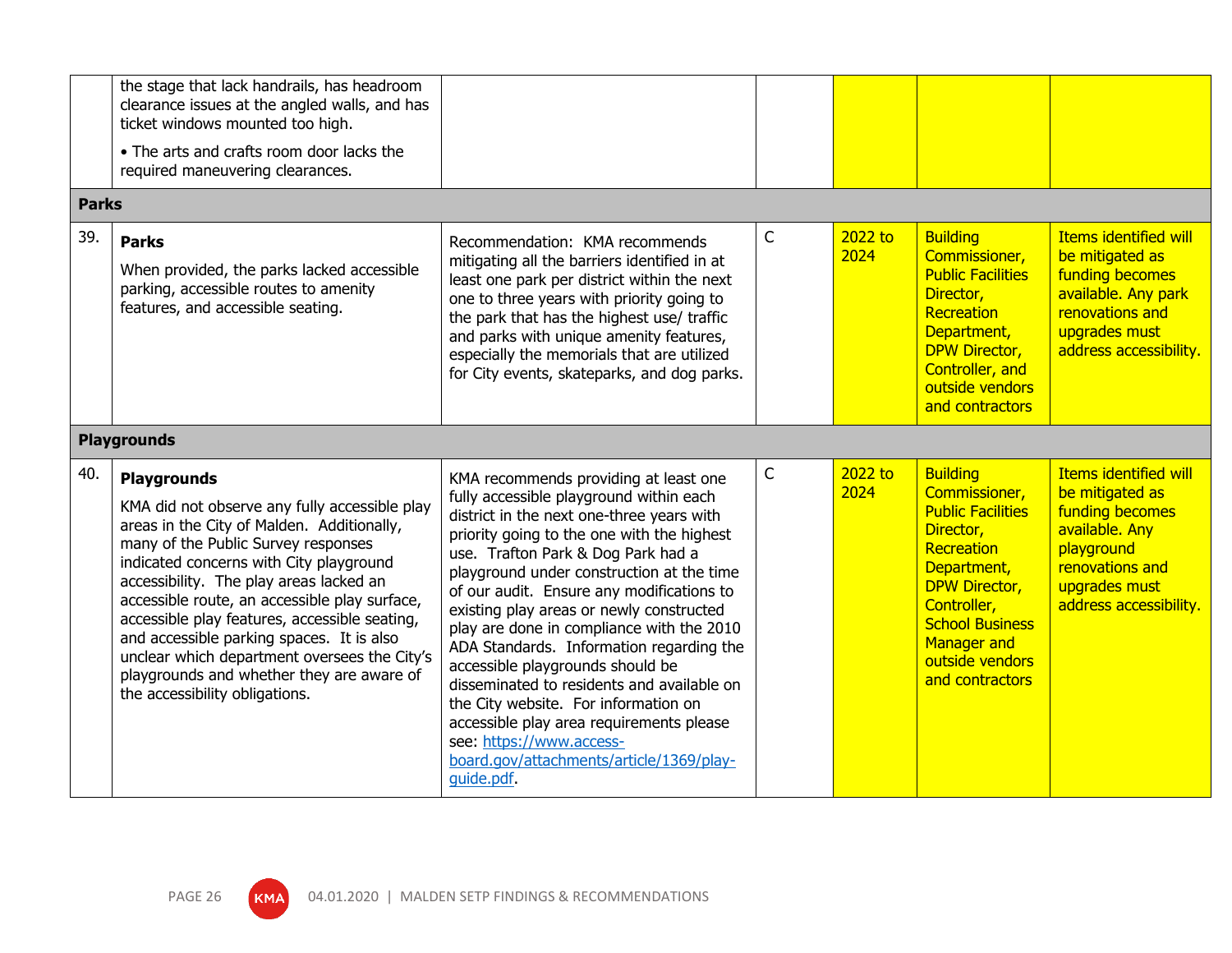| <b>Schools</b> |                                                                                                                                                                  |                                                                                                                                                                                                                                                                                                                                                                                                                                                                                                                                                                                                                                                                                                                   |                                  |                  |                                                                                                                                               |                                                                                                                                           |
|----------------|------------------------------------------------------------------------------------------------------------------------------------------------------------------|-------------------------------------------------------------------------------------------------------------------------------------------------------------------------------------------------------------------------------------------------------------------------------------------------------------------------------------------------------------------------------------------------------------------------------------------------------------------------------------------------------------------------------------------------------------------------------------------------------------------------------------------------------------------------------------------------------------------|----------------------------------|------------------|-----------------------------------------------------------------------------------------------------------------------------------------------|-------------------------------------------------------------------------------------------------------------------------------------------|
| 41.            | <b>Schools</b>                                                                                                                                                   | Due to the high traffic at the School                                                                                                                                                                                                                                                                                                                                                                                                                                                                                                                                                                                                                                                                             | $\mathsf C$                      | 2022 to          | <b>Building</b>                                                                                                                               | Items identified that                                                                                                                     |
|                | The principal barriers identified include:                                                                                                                       | buildings for City events and the fact that<br>the buildings also serves the student                                                                                                                                                                                                                                                                                                                                                                                                                                                                                                                                                                                                                              |                                  | 2024             | <b>Commissioner</b><br><b>Public Facilities</b>                                                                                               | can be mitigated in<br>the short term will                                                                                                |
|                | • Lack of accessible parking.                                                                                                                                    | population of the City, KMA recommends<br>mitigating all the barriers identified in the<br>audit report within the next one to three<br>years.<br>B<br>In the next year, KMA recommends<br>prioritizing mitigations to the exterior areas<br>due to their high visibility and use, the<br>toilet rooms, and at least one of each type<br>of unique classroom per school. Where<br>policies are developed, KMA recommends<br>ensuring information is disseminated to the<br>public, students, and staff as required.<br>Due to the volume and types of issues<br>identified, KMA recommends making<br>modifications to the future School<br>Administrative Office building, prior to the<br>move to this location. | Date of<br>move-in<br><b>TBD</b> | $2022 -$<br>2024 | Director,<br>Recreation<br>Department,<br><b>DPW Director,</b><br><b>School Business</b><br>Manager and<br>outside vendors<br>and contractors | be addressed first.<br>Those that require<br>major construction<br>are deferred to later<br>years and depend<br>on budget<br>constraints. |
|                | • Where provided, accessible parking spaces<br>have slopes >2%, have signage that is<br>missing and/ or mounted too low, and are<br>not dimensionally compliant. |                                                                                                                                                                                                                                                                                                                                                                                                                                                                                                                                                                                                                                                                                                                   |                                  |                  |                                                                                                                                               |                                                                                                                                           |
|                | • Exterior walkways, plazas, and curb ramps<br>with non-compliant slopes and changes in<br>level.                                                                |                                                                                                                                                                                                                                                                                                                                                                                                                                                                                                                                                                                                                                                                                                                   |                                  |                  |                                                                                                                                               |                                                                                                                                           |
|                | • Ramps lack handrail extensions, have slope<br>issues, and lack level landings.                                                                                 |                                                                                                                                                                                                                                                                                                                                                                                                                                                                                                                                                                                                                                                                                                                   |                                  |                  |                                                                                                                                               |                                                                                                                                           |
|                | • Playgrounds lack ground level play<br>equipment and accessible surfaces.                                                                                       |                                                                                                                                                                                                                                                                                                                                                                                                                                                                                                                                                                                                                                                                                                                   |                                  |                  |                                                                                                                                               |                                                                                                                                           |
|                | • Counters are mounted too high.                                                                                                                                 |                                                                                                                                                                                                                                                                                                                                                                                                                                                                                                                                                                                                                                                                                                                   |                                  |                  |                                                                                                                                               |                                                                                                                                           |
|                | • Thresholds are too high.                                                                                                                                       |                                                                                                                                                                                                                                                                                                                                                                                                                                                                                                                                                                                                                                                                                                                   |                                  |                  |                                                                                                                                               |                                                                                                                                           |
|                | · Telephones, coat hooks, defibrillators,<br>paper towel dispensers, and intercoms are<br>too high.                                                              |                                                                                                                                                                                                                                                                                                                                                                                                                                                                                                                                                                                                                                                                                                                   |                                  |                  |                                                                                                                                               |                                                                                                                                           |
|                | • Objects protrude into the circulation spaces<br>such as phones, hand sanitizers,<br>defibrillators, and fire alarms.                                           |                                                                                                                                                                                                                                                                                                                                                                                                                                                                                                                                                                                                                                                                                                                   |                                  |                  |                                                                                                                                               |                                                                                                                                           |
|                | • Unique classroom controls are too high.                                                                                                                        |                                                                                                                                                                                                                                                                                                                                                                                                                                                                                                                                                                                                                                                                                                                   |                                  |                  |                                                                                                                                               |                                                                                                                                           |
|                | • Shelves and storage facilities are not within<br>an accessible reach range.                                                                                    |                                                                                                                                                                                                                                                                                                                                                                                                                                                                                                                                                                                                                                                                                                                   |                                  |                  |                                                                                                                                               |                                                                                                                                           |
|                | • Stairs lack the required handrail<br>extensions. Some stairs lack the required<br>headroom below.                                                              |                                                                                                                                                                                                                                                                                                                                                                                                                                                                                                                                                                                                                                                                                                                   |                                  |                  |                                                                                                                                               |                                                                                                                                           |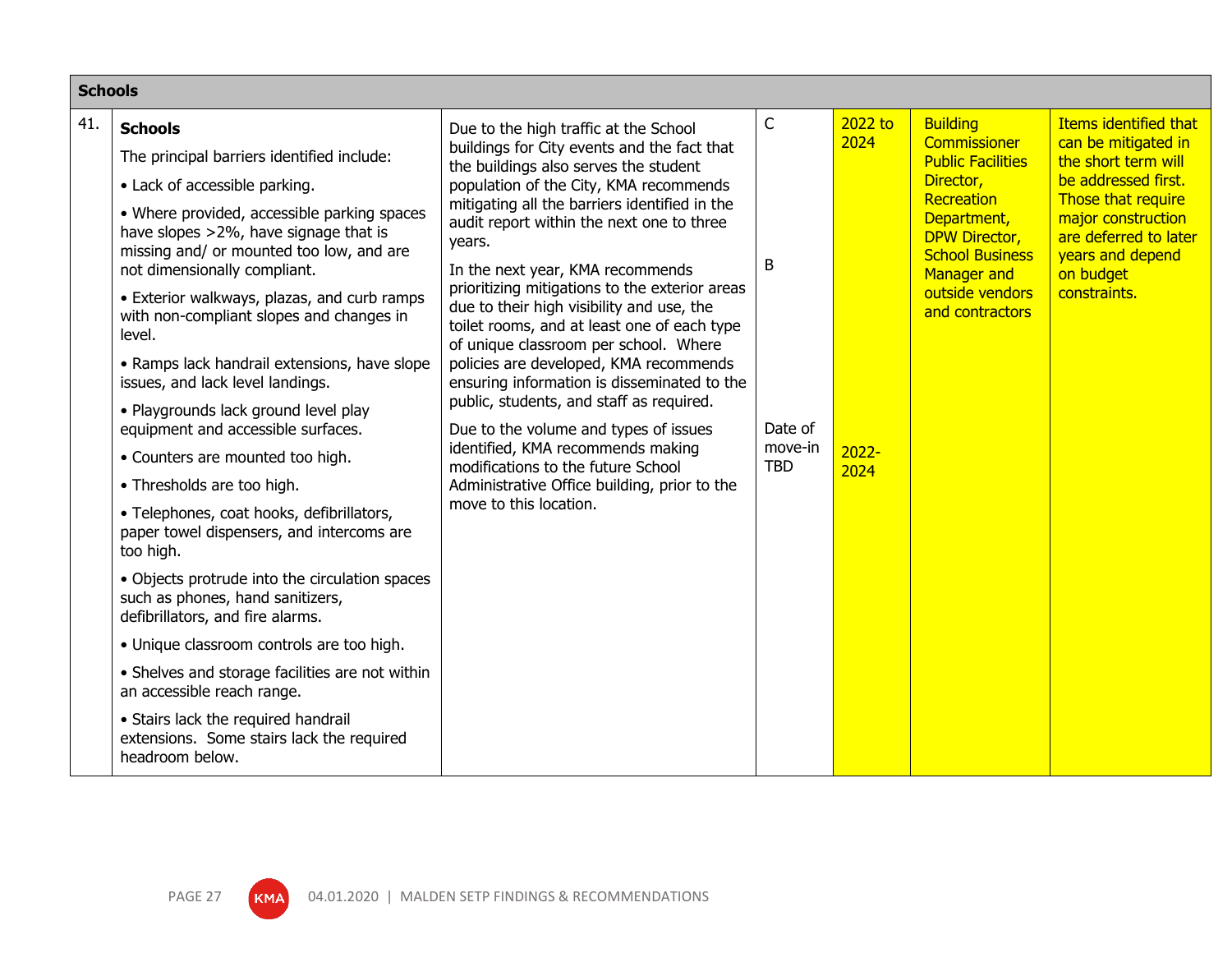| • Tables, workstations, and desks lack the<br>required knee clearance for a forward<br>approach.                                                                                                 |  |  |  |
|--------------------------------------------------------------------------------------------------------------------------------------------------------------------------------------------------|--|--|--|
| • Sinks lack the required knee/toe clearance<br>for a forward approach. Some sinks are<br>mounted too high.                                                                                      |  |  |  |
| • Doors lack the required maneuvering<br>clearances.                                                                                                                                             |  |  |  |
| • Auditoriums and gyms lack accessible<br>seating.                                                                                                                                               |  |  |  |
| • Drinking fountains are missing and/ or not<br>mounted in compliant locations.                                                                                                                  |  |  |  |
| • Tactile/ braille signage is mounted too<br>high, the braille is not mounted in the correct<br>location, and the signage is not always<br>mounted on the latch side of the door.                |  |  |  |
| • Toilet rooms and locker rooms have<br>accessible elements that are missing and/ or<br>not mounted in correct locations. Some<br>toilet rooms lack the required door<br>maneuvering clearances. |  |  |  |
| • Gate hardware is mounted too high.                                                                                                                                                             |  |  |  |
| • The future School Administrative Office<br>building lacks accessible entrances due to<br>slopes, lack of door maneuvering clearances,<br>and changes in level.                                 |  |  |  |
| • The future School Administrative Office<br>building elevator and lift are not compliant.                                                                                                       |  |  |  |
| • There is no accessible route to the lower<br>level of the School Administrative Office<br>building.                                                                                            |  |  |  |
| • Multiuser toilet rooms in the future School<br>Administrative Office building are not on an                                                                                                    |  |  |  |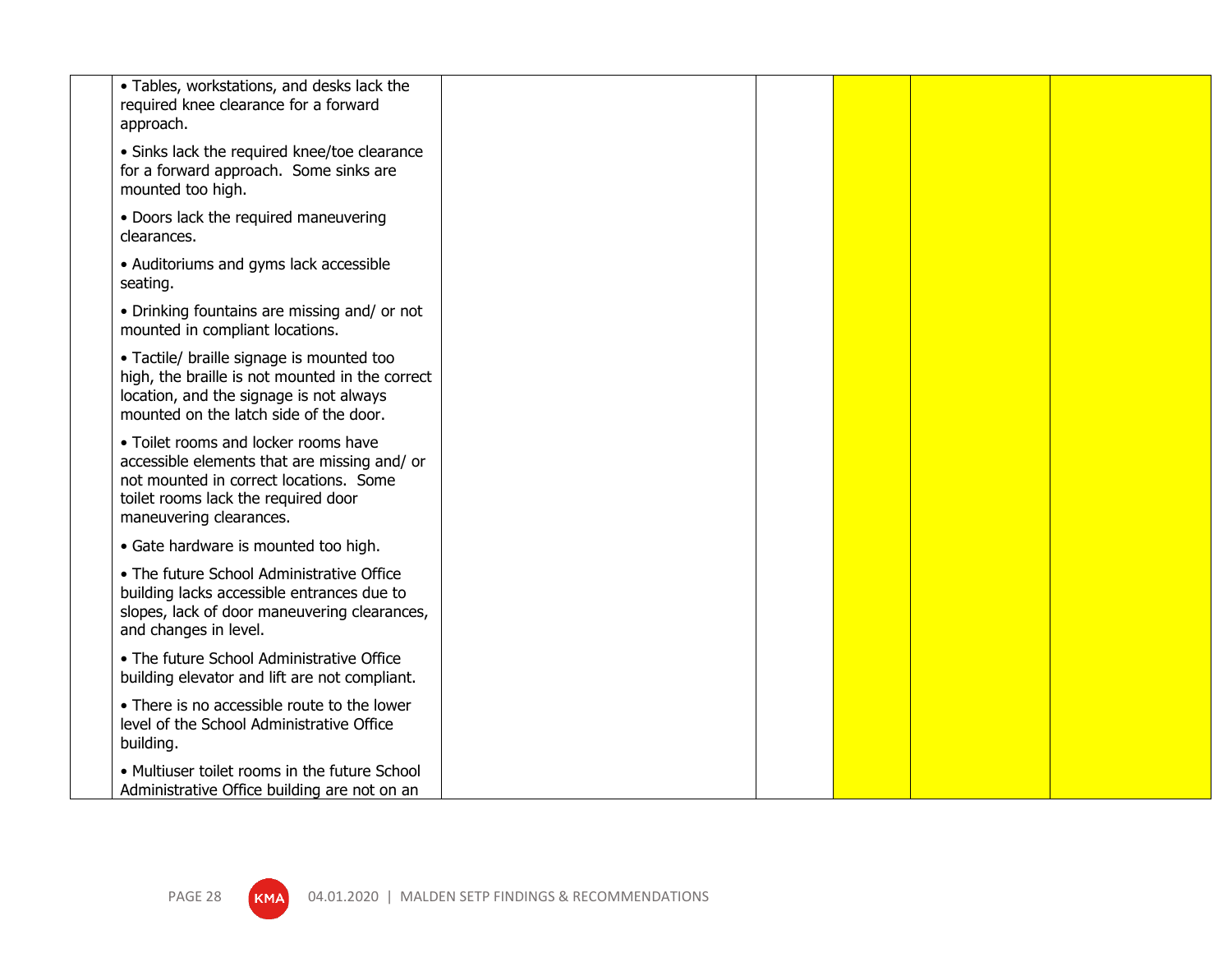|     | accessible route and lack the required<br>footprint for an accessible toilet room.<br>• The Salemwood Fieldhouse does not have<br>an accessible route to the upper level.                                                                                                                                                                                                                                                     |                                                                                                                                                                                                                                                                                                                                                                                                                                                                                                                                                                                                                                        |                     |                 |                                                                                                                                                  |                                                                                                                                                                                                                 |  |
|-----|-------------------------------------------------------------------------------------------------------------------------------------------------------------------------------------------------------------------------------------------------------------------------------------------------------------------------------------------------------------------------------------------------------------------------------|----------------------------------------------------------------------------------------------------------------------------------------------------------------------------------------------------------------------------------------------------------------------------------------------------------------------------------------------------------------------------------------------------------------------------------------------------------------------------------------------------------------------------------------------------------------------------------------------------------------------------------------|---------------------|-----------------|--------------------------------------------------------------------------------------------------------------------------------------------------|-----------------------------------------------------------------------------------------------------------------------------------------------------------------------------------------------------------------|--|
|     | <b>Sports Facilities</b>                                                                                                                                                                                                                                                                                                                                                                                                      |                                                                                                                                                                                                                                                                                                                                                                                                                                                                                                                                                                                                                                        |                     |                 |                                                                                                                                                  |                                                                                                                                                                                                                 |  |
| 42. | <b>Sports Facilities</b><br>KMA did not observe any fully accessible<br>athletic facilities in the City of Malden.<br>Athletic facilities lacked accessible routes,<br>accessible parking, accessible seating,<br>accessible concessions, an accessible field<br>house, accessible bathrooms, and accessible<br>gates.<br>Additionally, KMA did not observe any<br>accessible portable toilets at the athletic<br>facilities. | Due to the intensive use of the Malden<br>athletic facilities, KMA recommends<br>providing accessible athletic facilities within<br>the next one to three years. At least one<br>of each type of athletic facility (e.g.<br>baseball field, tennis court, basketball<br>court, track, etc.) should be made<br>accessible, with priority going to those with<br>the highest use.<br>If provided, ensure at least one accessible<br>portable toilet serving each athletic facility<br>will be installed and designated as unisex<br>within the next year. Ensure the<br>accessible portable toilet is located on an<br>accessible route. | $\mathsf{C}$<br>B   | 2022 to<br>2024 | <b>Building</b><br>Commissioner,<br><b>Public Facilities</b><br>Director,<br>Recreation<br>Department,<br><b>DPW Director,</b><br>and Controller | <b>Facilities will be</b><br>assessed and those<br>with the most use<br>will be addressed for<br>accessibility.<br>Portable toilets will<br>include an accessible<br>toilet at facilities<br>with the most use. |  |
|     | <b>Trails</b>                                                                                                                                                                                                                                                                                                                                                                                                                 |                                                                                                                                                                                                                                                                                                                                                                                                                                                                                                                                                                                                                                        |                     |                 |                                                                                                                                                  |                                                                                                                                                                                                                 |  |
| 43. | <b>Trails</b><br>KMA did not observe any fully accessible<br>trails in the City of Malden. They generally<br>lacked accessible parking spaces (if parking<br>was provided) and accessible routes to the<br>trail/ seating areas. It is unclear which<br>Department oversees the City's trails and<br>whether they are aware of the accessibility<br>obligations.                                                              | KMA recommends reviewing the ADA<br>obligations and including City Trail<br>personnel in departmental trainings within<br>the next six months.<br>In the next one to three years, provide at<br>least one trail with accessible parking and<br>a route to the trailhead, with priority going<br>to the one that has the highest use.                                                                                                                                                                                                                                                                                                   | A<br>$\overline{C}$ | 2021 to<br>2024 | <b>DPW Director,</b><br><b>City Engineer,</b><br>and ADA<br>Compliance<br><b>Officer</b>                                                         | <b>ADA obligations will</b><br>be reviewed with<br>staff within the next<br>six months.<br><b>Trails will be</b><br>reviewed, and<br>adjustments made<br>so that at least one<br>is accessible.                 |  |